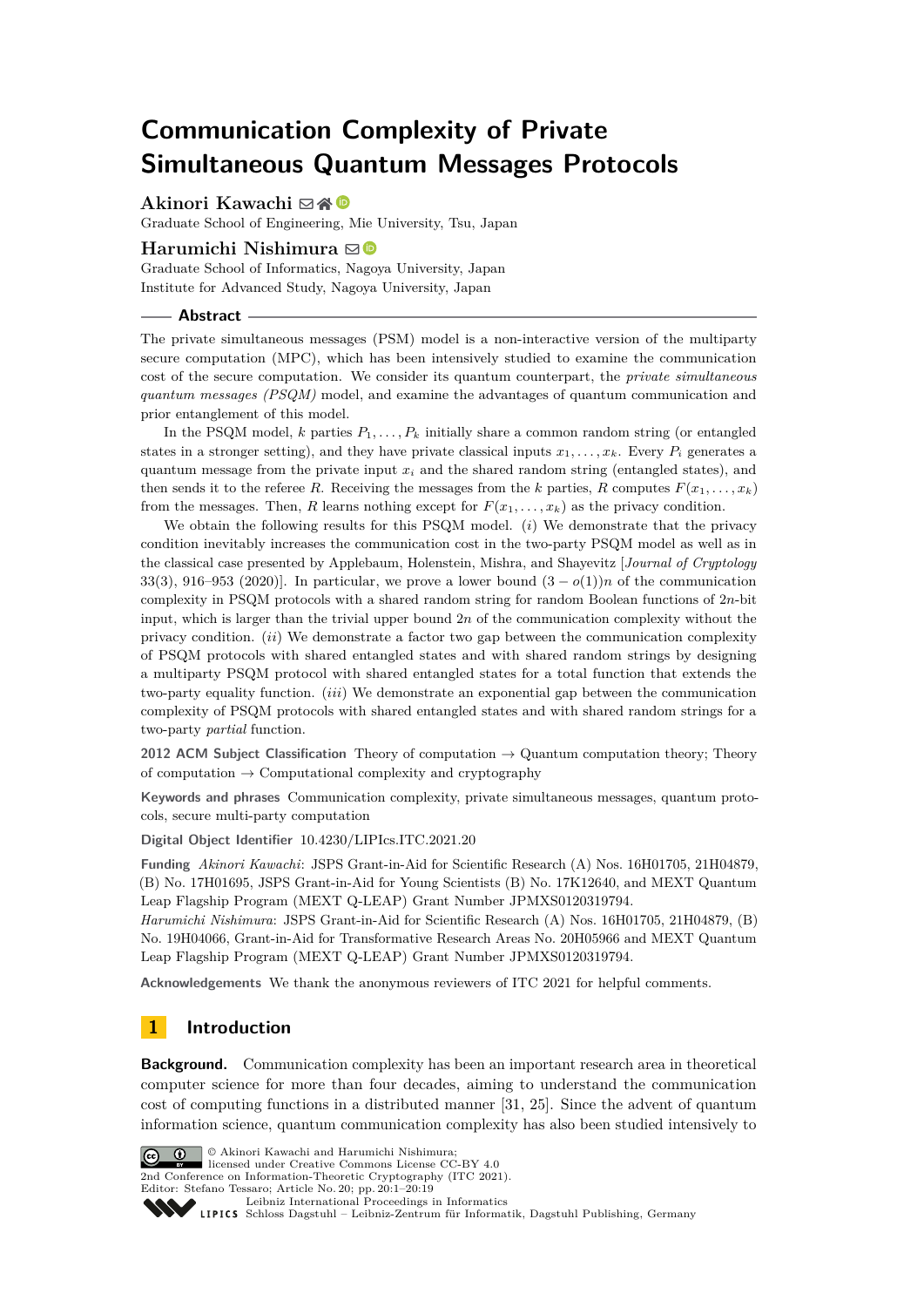## **20:2 Communication Complexity of PSQM Protocols**

determine the advantage of quantum information processing over its classical counterparts. A number of studies have succeeded in demonstrating the quantum advantages from the early days of quantum complexity theory [\[9,](#page-15-0) [28,](#page-16-2) [8\]](#page-15-1).

Recently, much attention has been given to studying the amount of communication overhead required to preserve privacy in the field of cryptography, particularly, multiparty secure computation (MPC), to explore the optimal communication cost for privacy from the viewpoint of communication complexity [\[12,](#page-15-2) [11\]](#page-15-3). MPC is commonly based on a general network model that has complex communication patterns (e.g., in which each of many parties can freely interact with the other parties bidirectionally) unlike standard models in communication complexity (e.g., in which two parties can exchange messages only with each other). Therefore, many studies have focused on a special class of MPC that has simpler communication patterns, such as *private simultaneous messages* (PSM) protocols [\[14,](#page-15-4) [21,](#page-16-3) [4,](#page-15-5) [5,](#page-15-6) [1\]](#page-15-7).

The two-party version of the PSM model was first proposed by Feige, Kilian, and Naor [\[14\]](#page-15-4), and was later extended by Ishai and Kushilevitz [\[21\]](#page-16-3). In the general setting of the PSM model, we consider *k* parties  $P_1, \ldots, P_k$  and a unique referee *R*. The party  $P_i$  has its private input *x<sup>i</sup>* , and all parties share a common random string *r*. Each *P<sup>i</sup>* generates message *m<sup>i</sup>* from  $x_i$  and  $r$ , and then, sends  $m_i$  to the referee R only once. Note that each party is not allowed to interact with other parties. The referee *R* receives the messages  $m_1, \ldots, m_k$ , and computes an output value of a predetermined function *F*. The protocol generally has two properties *correctness* and *privacy*: Correctness signifies that the referee can compute  $F(x_1, \ldots, x_k)$  correctly from the messages  $m_1, \ldots, m_k$ , while privacy signifies that the referee *R* learns nothing except for  $F(x_1, \ldots, x_k)$  from the received messages  $m_1, \ldots, m_k$  in the information-theoretical sense.

In fact, the communication model of PSM protocols coincides with simultaneous message passing (SMP) protocols, which are known as traditional communication models in com-munication complexity [\[31,](#page-16-0) [25\]](#page-16-1). In the (number-in-hand) SMP model, *k* parties  $P_1, \ldots, P_k$ that share a common random string *r* (and sometimes entangled states), send their messages  $m_1, \ldots, m_k$  computed from individual inputs  $x_1, \ldots, x_k$  and the referee computes  $F(x_1, \ldots, x_k)$  from  $m_1, \ldots, m_k$ , as performed in the PSM model. Note that the SMP model does not require the privacy condition unlike the PSM model. The communication complexity of SMP protocols has been widely studied from the viewpoint of classical/quantum information to demonstrate the power of quantum communication [\[8,](#page-15-1) [18,](#page-16-4) [16\]](#page-15-8).

Two-party quantum SMP models were first studied by Buhrman, Cleve, Watrous, and de Wolf  $[8]$  in the setting that the two parties do not share any randomness or entanglement. In this model, they demonstrated that the quantum communication complexity of the equality function is exponentially smaller than in the classical case. This result has been strengthened in the literature [\[3,](#page-15-9) [15\]](#page-15-10), and Gavinsky [\[16\]](#page-15-8) demonstrated that there is a relational problem whose quantum communication complexity is exponentially smaller than that of the two-way classical communication model. However, the power of shared entanglement in the SMP model is unclear. In one of the few related studies, Gavinsky, Kempe, Regev, and de Wolf [\[18\]](#page-16-4) demonstrated that there is a relational problem that has an exponential gap between quantum SMP models with shared entanglement and without shared entanglement. However, the known maximum gap between them for *total functions* is only a constant multiplicative factor of 2 [\[20,](#page-16-5) [22\]](#page-16-6).

Although various studies have examined quantum versions of MPC so far (e.g., [\[10,](#page-15-11) [29,](#page-16-7) [13\]](#page-15-12)), to the best of the authors' knowledge, there has been no attempt to analyze quantum communication complexity under the privacy condition in a cryptographic setting, and such analysis is important to understand the advantages of quantum communication in a cryptographic setting.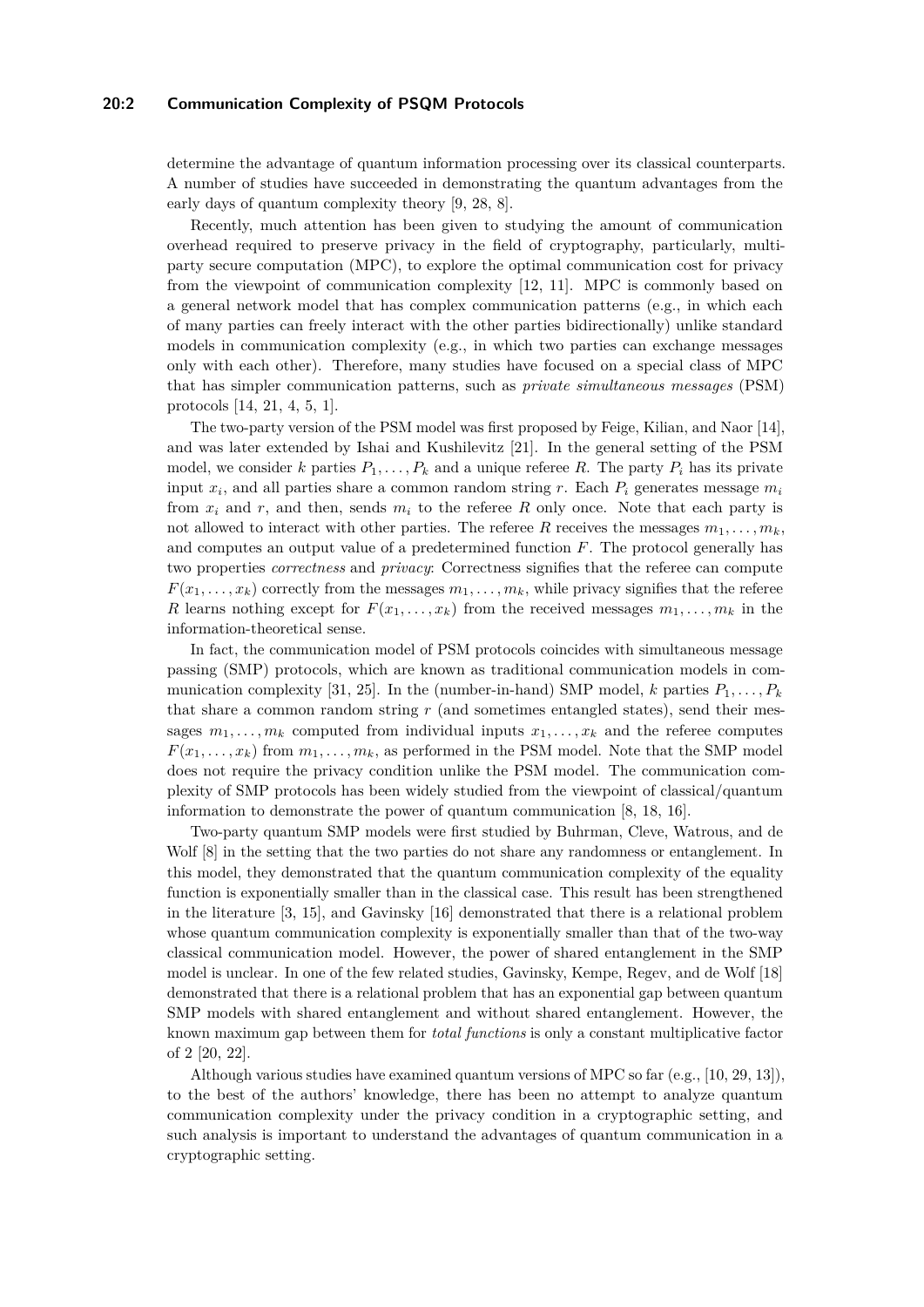**Contributions.** In this paper, we examine the power of quantum communication and shared entanglement under the information-theoretical privacy condition based on a standard communication model, namely, the PSM (or, equivalently, SMP) model. In particular, we propose a quantum counterpart of the classical PSM model called *private simultaneous quantum messages (PSQM)* model. In the PSQM model, parties  $P_1, \ldots, P_k$  which have classical private inputs  $x_1, \ldots, x_k$  share a common random string or entangled states in advance, and can send quantum messages to a quantum referee, *R*. Then, *R* computes a classical output value  $F(x_1, \ldots, x_k)$  for a given function  $F$ .

In the PSM (and its related) model, there are few results on lower bounds of communication complexity [\[1,](#page-15-7) [12,](#page-15-2) [2\]](#page-15-13). As one of such results, Applebaum, Holenstein, Mishra, and Shayevitz [\[1\]](#page-15-7) proved a lower bound  $(3 - o(1))n$  of the communication complexity for random functions  $F_n: \{0,1\}^n \times \{0,1\}^n \to \{0,1\}$  in the PSM model. In contrast, every function has the trivial upper bound 2*n* in the SMP model (i.e., the PSM model without the privacy condition). This result implies that the privacy condition creates communication overhead in the PSM model for some functions. Our first result demonstrates that this communication overhead is inevitable even if the parties can send quantum messages as in the PSQM model.

<span id="page-2-0"></span>▶ **Theorem 1.** *For a*  $(1 - o(1))$  *fraction of functions*  $F_n : \{0,1\}^n \times \{0,1\}^n \rightarrow \{0,1\}$ *, the communication complexity of two-party PSQM protocols with shared randomness for F<sup>n</sup> is at*  $least\ 3n - 2\log n - O(1)$ .

We also present a multiparty PSQM protocol for a total function that reduces the amount of quantum communication by half under the condition that the parties share entanglement compared to the case in which they do not share entanglement.

<span id="page-2-1"></span>▶ **Theorem 2.** For any even *n* and *k,* there is a total function  $F_n$  :  $({0,1}^n)^k$  →  ${0,1}$  *such that the communication complexity of the k-party PSQM protocol with shared entanglement is at most kn/*2*, while that without shared entanglement is kn.*

Actually, this function matches the equality function for the two-party case. It is known that for the equality function, the two-party quantum SMP model with shared entanglement reduces the amount of quantum communication by half compared to the corresponding model without shared entanglement (e.g. [\[20\]](#page-16-5)). Our result implies that this reduction still holds even if the privacy condition is required.

Moreover, we present a two-party PSQM protocol with shared entanglement for a *partial* function that reduces the amount of quantum communication exponentially compared to the case in which the parties do not share entanglement.

<span id="page-2-2"></span>▶ **Theorem 3.** *There is a partial function*  $F_n: \{0,1\}^n \times \{0,1\}^n \rightarrow \{0,1\}$  *such that the communication complexity of the PSQM protocol with shared entanglement is*  $O(\log n)$  *while that without entanglement is*  $\Omega(n)$ *.* 

**Related Work.** There have been several studies on quantum communication complexity with privacy conditions (e.g.,  $[23, 17]$  $[23, 17]$  $[23, 17]$ ), although they differed from a cryptographic setting. For example, Gavinsky and Ito [\[17\]](#page-16-9) considered the SMP model with privacy; however it considered the information leakage of quantum messages when the input was randomly chosen, while in the cryptographic setting, privacy should be retained for any input.

In a study related to the PSQM model, Brakerski and Yuen [\[6\]](#page-15-14) constructed a quantum version of decomposable randomized encoding schemes. In fact, decomposable randomized encoding is equivalent to the PSM model from a communication-complexity perspective. They demonstrated how to garble a general quantum circuit on quantum inputs in a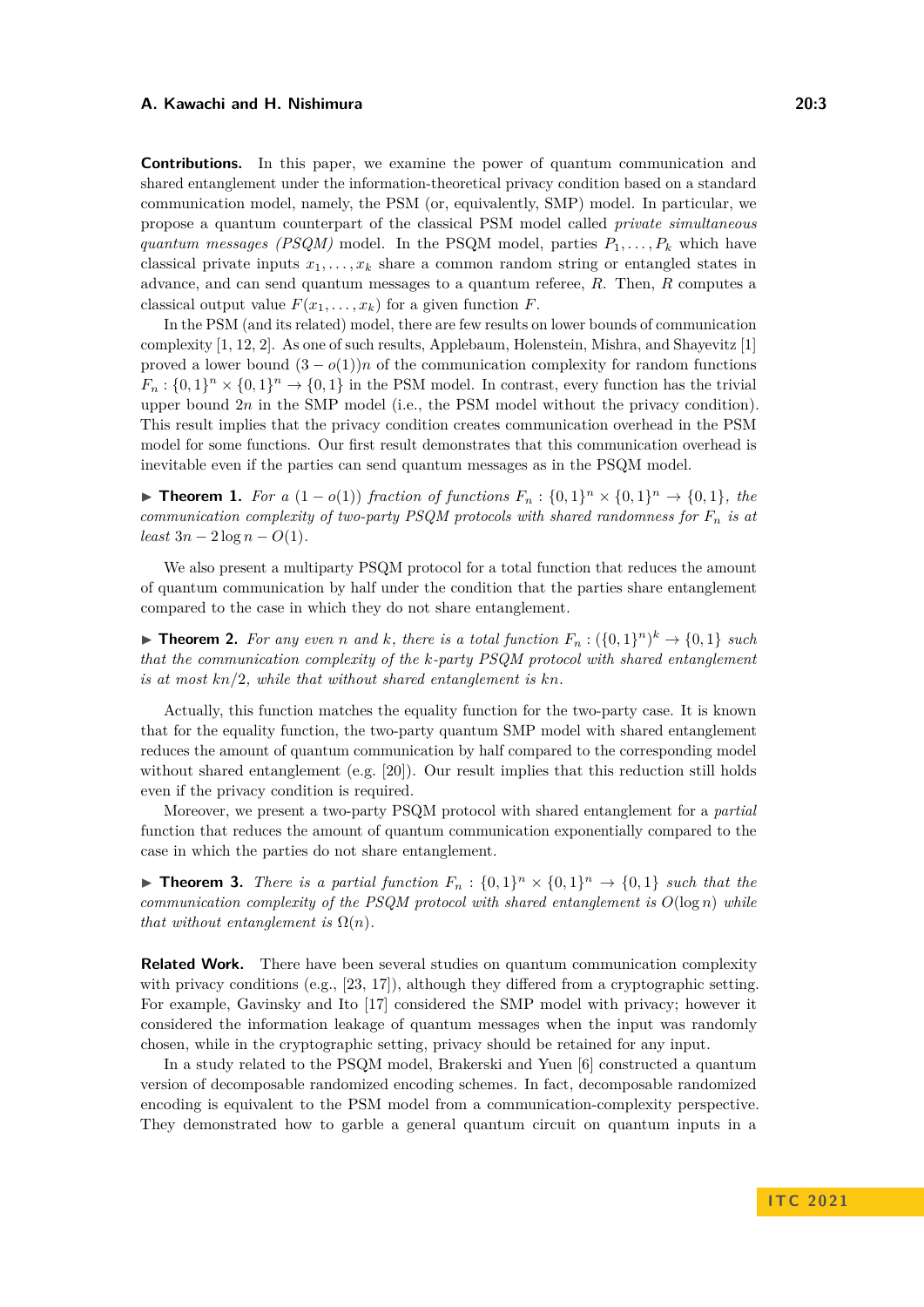#### **20:4 Communication Complexity of PSQM Protocols**

decomposable manner via a constant-depth quantum circuit. In contrast, our study focuses on the communication complexity of computing several classical functions on classical inputs in the communication model.

More recently, Morimae [\[26\]](#page-16-10) investigated relationships between quantum randomized encoding and other quantum protocols including quantum computing verification and blind quantum computing. For example, he proved that a randomized encoding scheme of the BB84 state generation implies a two-round verification scheme of quantum computing with a classical verifier that additionally performs the encoding operation, and that a quantum randomized encoding scheme with a classical encoding operation implies violation of the no-cloning theorem. His target of quantum randomized encoding schemes is similar to that of [\[6\]](#page-15-14), that is, encoding for quantum circuits on quantum inputs rather than classical functions on classical inputs.

## **2 Preliminaries**

Let  $[n] := \{1, 2, \ldots, n\}$ . For any two *m*-bit strings  $x = x_1 \cdots x_m$  and  $y = y_1 \cdots y_m$ , the product  $x \cdot y$  denotes  $\sum_{i \in [m]} x_i y_i \pmod{2}$ , and  $x \oplus y$  denotes the *m*-bit string whose *i*th bit is the XOR of  $x_i$  and  $y_i$ .

For any *m*-bit string  $x = x_1 x_2 \cdots x_m$ , let

$$
\mathsf{p}(x) = x_1 + x_2 \alpha + \dots + x_m \alpha^{m-1} \pmod{\mathsf{q}_m} \tag{1}
$$

be the corresponding polynomial over  $\mathbb{F}_2$ , where  $q_m$  is some irreducible polynomial of degree *m* over  $\mathbb{F}_2$ . Note that  $p(x)$  is regarded as an element in  $\mathbb{F}_{2^m}$ , and p is a one-to-one correspondence between  $\{0,1\}^m \setminus \{0^m\}$  and the multiplicative group  $\mathbb{F}_{2^m}^*$ .

We assume the reader is familiar with the basics of quantum information and computation such as quantum states and quantum operations (see, e.g, [\[19,](#page-16-11) [27\]](#page-16-12)). According to the standard notations, Pauli gates *X*, *Z*, and the Hadamard gate *H* denote

$$
X = \begin{pmatrix} 0 & 1 \\ 1 & 0 \end{pmatrix}, \quad Z = \begin{pmatrix} 1 & 0 \\ 0 & -1 \end{pmatrix}, \quad H = \frac{1}{\sqrt{2}} \begin{pmatrix} 1 & 1 \\ 1 & -1 \end{pmatrix},
$$

respectively.

### **2.1 Private simultaneous quantum messages protocols**

Private simultaneous quantum messages (PSQM) protocols are formally defined as follows.

▶ **Definition 4** (private simultaneous quantum messages (PSQM) protocols)**.** *For positive integers*  $n, k > 0$ , let *n* be the size parameter and *k* be the number of parties. Let  $F_n$ :  $\prod_{i=1}^{k} X_{n,i} \rightarrow Y_n$ *. We say that a*  $(k+1)$ *-tuple*  $\Pi = (P_1, \ldots, P_k, R)$  *of quantum algorithms is an ε-error k-party private simultaneous quantum messages (PSQM) protocol if the following holds: given an individual input*  $x_i \in \mathcal{X}_{n,i}$  *and shared random string r among*  $P_1, \ldots, P_k$ *, the i*<sup>th</sup> party  $P_i$  prepares a quantum message, represented as  $\rho_i = P_i(x_i, r)$ , in a Hilbert space  $\mathcal{M}_{n,i}$  called a quantum register, and sends  $\mathcal{M}_{n,i}$  (or equivalently  $\rho_i$ ) to the party R, which is *called the referee. Then, the following two properties hold:*

- **1. (Correctness)** *The referee R outputs the classical value*  $F_n(x_1, \ldots, x_k) \in \mathcal{Y}_n$  *using the received joint quantum register*  $\mathcal{M}_n := \bigotimes_{i=1}^k \mathcal{M}_{n,i}$  *with a probability of at least*  $1 - \varepsilon$ *.*
- **2. ((Perfect) Privacy)** *There exists a quantum algorithm Sn, which is called the simulator, such that the output quantum state*  $S_n(F_n(x_1, \ldots, x_k))$  *is identical to the quantum state in*  $\mathcal{M}_n$  *(before R), namely,*  $\otimes_{i=1}^k \rho_i$ *.*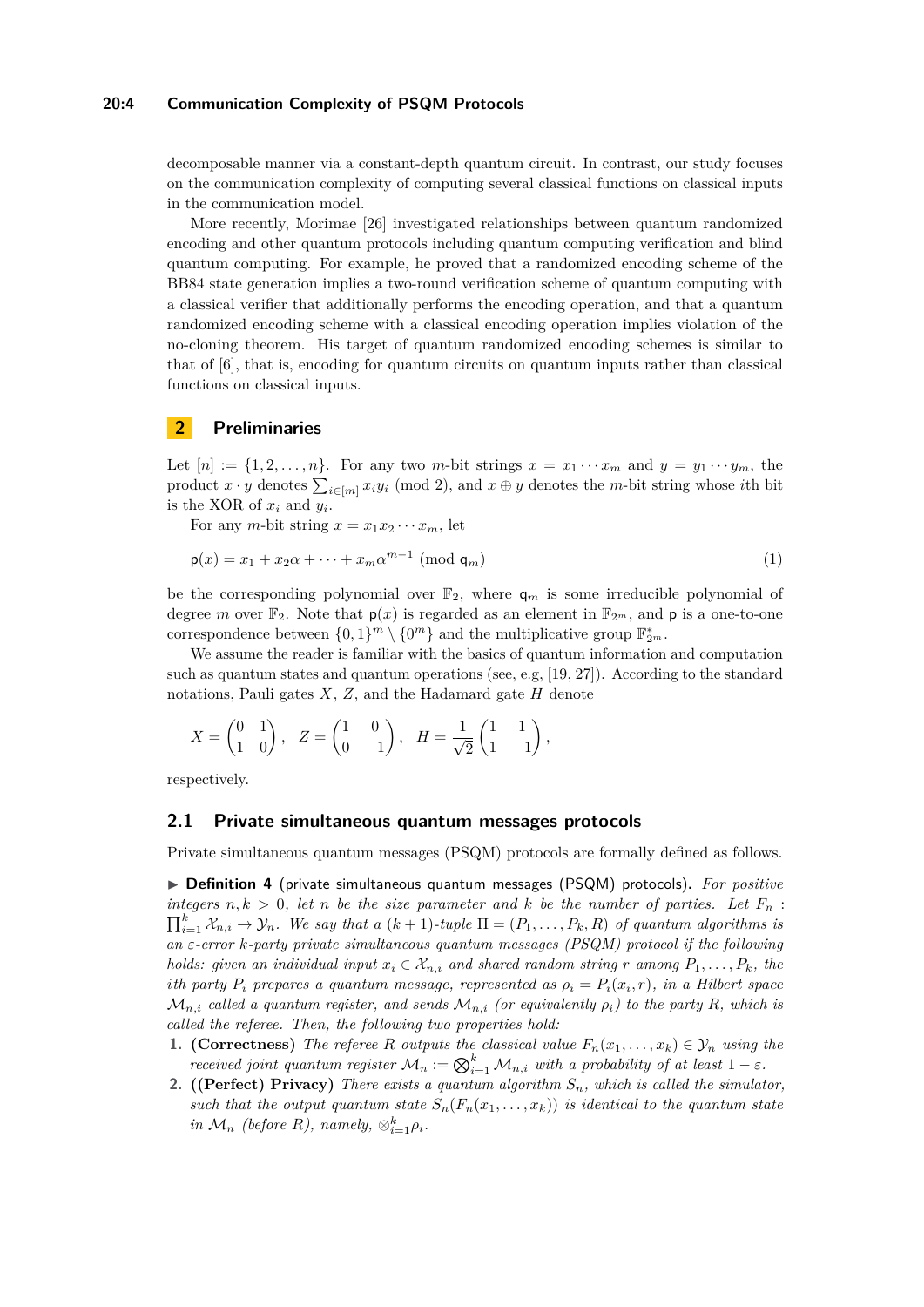*We say that the protocol is exact when*  $\varepsilon = 0$ *.* 

*If the shared random string r is replaced by a predetermined multipartite entangled quantum state* |Φ⟩ *among the k parties, we say that* Π *is a PSQM protocol with a shared entangled state* |Φ⟩*, where the algorithms and the properties are similarly defined except that P<sup>i</sup> prepares the message using its own part of* |Φ⟩ *(instead of r), and that the quantum state in*  $\mathcal{M}_n$  *is not a product state of the k local states in*  $\mathcal{M}_{n,1}, \ldots, \mathcal{M}_{n,k}$  *any more.* 

*The communication complexity of*  $\Pi$  *is defined by the total length*  $\log \dim(M_n)$  *of the messages.*

Let  $C_{\varepsilon}^{psm}(F_n)$  (resp.  $Q_{\varepsilon}^{psm}(F_n)$ ) be the *ε*-error classical (quantum) communication complexity of the problem  $F_n$  in the PSM (PSQM) model with a shared random string. Let  $C_{\varepsilon}^{psm,*}(F_n)$  (resp.  $Q_{\varepsilon}^{psm,*}(F_n)$ ) be the *ε*-error classical (quantum) communication complexity of *F<sup>n</sup>* in the PSM (PSQM) model with shared entangled states (the PSM model with shared entangled states is defined similarly to the PSQM model with shared entangled states except that the messages sent to the referee are restricted to classical strings).

## **3 Communication Lower Bounds of Two-Party PSQM Protocols**

In this section, we present the communication lower bounds of random functions for two-party PSQM protocols (Theorem [1\)](#page-2-0).

The proof strategy is based on that of the classical case presented by Applebaum et al. [\[1\]](#page-15-7). The proof for the classical case considers two independent executions of a PSM protocol. It then evaluated the upper bounds of the collision probability, that is, the probability that the message in the first execution coincides with the one in the second execution, between two independent random messages. Because the collision probability is lower-bounded by the inverse of the size of the message domain, we can obtain the communication lower bound from the upper bound of the collision probability. Note that this argument is not available for quantum messages since they vary infinitely even over a finite number of qubits.

In order to extend the above argument to the case of quantum messages, we use the *purity*,  $\text{tr}\rho^2$ , of a quantum message  $\rho$  in a PSQM protocol instead of the collision probability. In accordance with its name, the purity is originally a measure of how pure a quantum state is. (For example, any pure state has a purity of 1, and the *d*-dimensional maximally mixed state has  $1/d$ .) It is easy to see that the purity of a quantum state  $\rho$  is lower-bounded by  $1/\dim(\rho)$ , and thus, we can obtain the communication lower bounds for a PSQM protocol by evaluating the upper bound of the purity of the quantum messages, similarly to the collision probability for a PSM protocol.

However, the purity of quantum messages is different from the collision probability between classical messages; thus, we must further adapt the proof technique in [\[1\]](#page-15-7) to the purity. For example, while the collision probability is analyzed by combinatorial techniques in the proof of [\[1\]](#page-15-7), we need to analyze the trace  $tr\rho^2$  combinatorially by extending the original proof (Claim [7\)](#page-6-0). Also, the proof technique in [\[1\]](#page-15-7) uses a unique collision (which is obtained from the property called non-degeneracy that random functions have with high probability) between two messages in two independent executions with any fixed shared random string. Instead of the unique collision, we consider weighted collisions defined from the inner product of two quantum messages and extend the original argument for the weighted collisions (Lemma [9\)](#page-7-0).

Before discussing the details of the proof, we provide several technical definitions and notation required for the proof of the lower bounds. In this section, we denote  $\mathcal{X}_{n,i}$  by  $\mathcal{X}_i$ . We use  $\rho(x_1, x_2; r) = \rho_1(x_1; r) \otimes \rho_2(x_2; r)$  to the entire quantum message sent from  $P_1$  and *P*<sub>2</sub> on individual inputs  $x_1 \in \mathcal{X}_1$  and  $x_2 \in \mathcal{X}_2$  with a shared random string *r* to *R*, where  $\rho_1(x_1; r)$  denotes  $P_1$ 's message and  $\rho_2(x_2; r)$  denotes  $P_2$ 's message.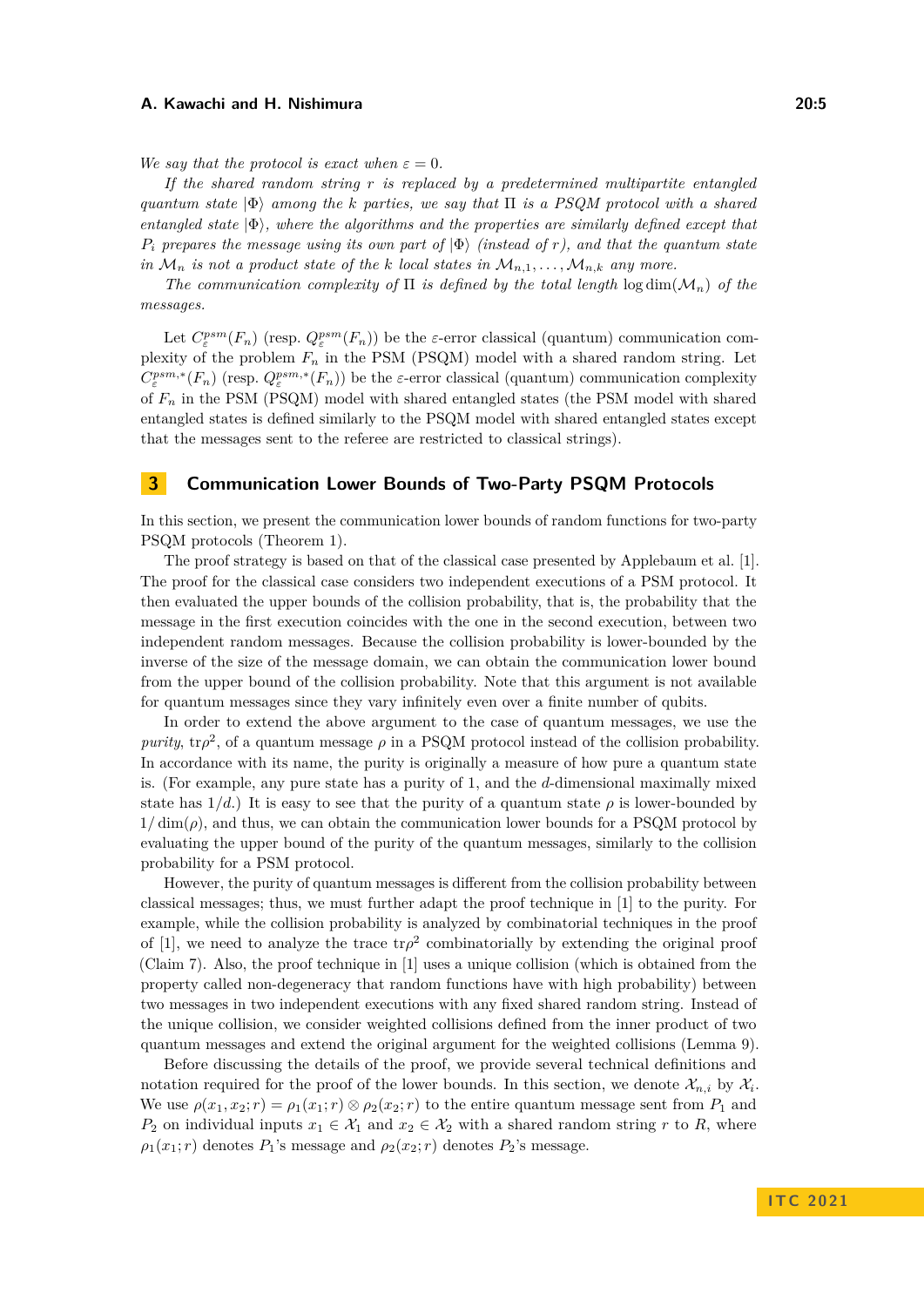#### **20:6 Communication Complexity of PSQM Protocols**

Let  $\mu$  be a distribution over  $\mathcal{X}_1 \times \mathcal{X}_2$  with marginal distributions  $\mu_1$  and  $\mu_2$ . We define Supp( $\mu$ ) for a distribution  $\mu$  as a set  $\{x : \Pr_{X \sim \mu}[X = x] > 0\}$ . We say that function  $F_n$  is nondegenerate under distribution  $\mu$  if for every distinct  $x_1 \in \text{Supp}(\mu_1)$  and  $x_1' \in \text{Supp}(\mu_1)$ , there exists  $x_2 \in \text{Supp}(\mu_2)$  such that  $F_n(x_1, x_2) \neq F_n(x_1', x_2)$  and for every distinct  $x_2 \in \text{Supp}(\mu_2)$ and  $x'_2 \in \text{Supp}(\mu_2)$  there exists  $x_1$  such that  $F_n(x_1, x_2) \neq F_n(x_1, x'_2)$ . We say that  $F_n$  is non-degenerate if the above holds when replacing  $\text{Supp}(\mu_1)$  and  $\text{Supp}(\mu_2)$  by  $\mathcal{X}_1$  and  $\mathcal{X}_2$ , respectively.

A rectangle R of size  $k \times \ell$  over  $\mathcal{X}_1 \times \mathcal{X}_2$  is defined as  $((x_{1,1}, \ldots, x_{1,k}), (x_{2,1}, \ldots, x_{2,\ell}))$ , where  $x_{1,i} \in \mathcal{X}_1, x_{2,j} \in \mathcal{X}_2$  for every  $i, j, x_{1,i} \neq x_{1,i'}$  for every distinct  $i, i'$ , and  $x_{2,j} \neq x_{2,j'}$ for every distinct *j*, *j'*. We say that two rectangles  $\mathcal{R} = ((x_{1,1}, \ldots, x_{1,k}), (x_{2,1}, \ldots, x_{2,\ell}))$  and  $\mathcal{R}' = ((x'_{1,1}, \ldots, x'_{1,k}), (x'_{2,1}, \ldots, x'_{2,\ell}))$  are  $\mathcal{X}_1$ -disjoint (resp.  $\mathcal{X}_2$ -disjoint) if  $x_{1,i} \neq x'_{1,i}$  for every  $i \in [k]$  (resp. if  $x_{2,j} \neq x'_{2,j}$  for every  $j \in [\ell]$ ). In particular, we say that R and R' are disjoint if they are either  $\mathcal{X}_1$ -disjoint or  $\mathcal{X}_2$ -disjoint.

For a rectangle  $\mathcal{R} = ((x_{1,1}, \ldots, x_{1,k}), (x_{2,1}, \ldots, x_{2,\ell}))$ , let  $F_n[\mathcal{R}]$  be a matrix whose  $(i, j)$ entry is  $F_n(x_{1,i}, x_{2,j})$ , and let  $\mu(\mathcal{R}) = \sum_{i \in [k], j \in [\ell]} \mu(x_{1,i}, x_{2,j})$ . We say that  $\mathcal{R}$  is similar to  $\mathcal{R}'$  if  $F_n[\mathcal{R}] = F_n[\mathcal{R}']$ . We define

$$
\alpha(\mu) := \max_{(\mathcal{R}_1, \mathcal{R}_2)} \min{\mu(\mathcal{R}_1), \mu(\mathcal{R}_2)},
$$

where the maximum ranges over all pairs of similar disjoint rectangles  $(\mathcal{R}_1, \mathcal{R}_2)$ . In addition,

$$
\beta(\mu) := \min_{y} \Pr_{(X_1, X_2), (X_1', X_2') \sim \mu} \left[ (X_1, X_2) \neq (X_1', X_2') \, | \, F_n(X_1, X_2) = F_n(X_1', X_2') = y \right],
$$

where  $(X_1, X_2)$  and  $(X'_1, X'_2)$  are independent.

We can demonstrate the communication lower bound in Theorem [1](#page-2-0) from the following main technical lemma combined with an appropriate function  $F_n$ , which is provided in the study by Applebaum et al. [\[1\]](#page-15-7).

<span id="page-5-0"></span>▶ **Lemma 5.** *For every non-degenerate function*  $F_n$  :  $\mathcal{X}_1 \times \mathcal{X}_2$  → {0,1}, we have

$$
Q_0^{psm}(F_n) \ge \max_{\mu} \left( \log(\alpha(\mu)^{-1}) + H_{\infty}(\mu) - \log(\beta(\mu)^{-1}) \right) - 1,
$$

*where*  $\mu$  *is taken over all distributions over*  $\mathcal{X}_1 \times \mathcal{X}_2$  *under which*  $F_n$  *is non-degenerate, and*  $H_{\infty}(\mu)$  *is the min-entropy of*  $\mu$ *.* 

From the previous study [\[1\]](#page-15-7), we can obtain the appropriate function by selecting a function at random, as illustrated in the following theorem.

<span id="page-5-1"></span>▶ **Theorem 6** (Applebaum et al. [\[1\]](#page-15-7)). For a  $(1 - o(1))$  fraction of the functions  $F_n : \{0,1\}^n \times$  $\{0,1\}^n \to \{0,1\}$ ,  $F_n$  is non-degenerate and  $|\mathcal{R}| \leq 2^n \cdot n^2$  holds for every pair  $(\mathcal{R},\mathcal{R}')$  of *similar disjoint rectangles.*

Considering the uniform distribution *U* over  $\{0,1\}^n \times \{0,1\}^n$ , the communication lower bound from Lemma [5](#page-5-0) of PSQM protocols for  $F_n: \{0,1\}^n \times \{0,1\}^n \to \{0,1\}$  is bounded by  $\log(\alpha(U)^{-1}) + H_{\infty}(U) - \log(\beta(U)^{-1}) - 1$ . By Theorem [6,](#page-5-1) we can easily see that this bound is  $3n - 2\log n - O(1)$  for a  $(1 - o(1))$  fraction of the functions  $\{0, 1\}^n \times \{0, 1\}^n \rightarrow \{0, 1\}$ , as given in Theorem [1.](#page-2-0)

Now, we provide the proof of the main technical lemma.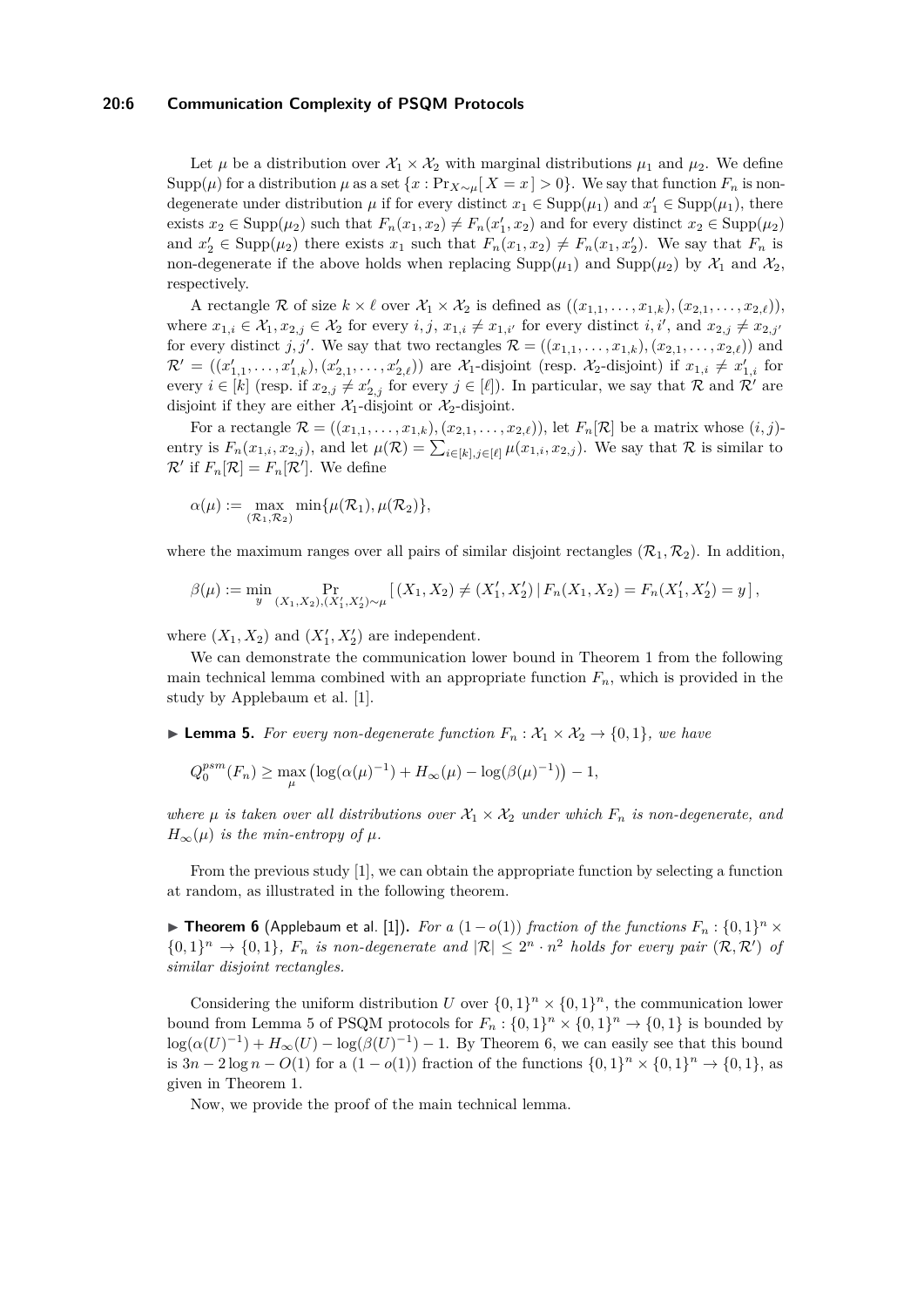**Proof of Lemma [5.](#page-5-0)** From the correctness, the referee *R* outputs  $F_n(x_1, x_2)$  for the received quantum message  $\rho(x_1, x_2; r)$  for every  $x_1, x_2$  and every *r*. Without loss of generality, we can assume that  $P_1$  and  $P_2$  generate pure states  $|\psi_1(x_1; r)\rangle$  and  $|\psi_2(x_2; r)\rangle$  with a shared randomness *r*, respectively.

This assumption is justified as follows. Suppose that *P*<sup>1</sup> and *P*<sup>2</sup> generate mixed states  $\rho_1(x_1; r)$  and  $\rho_2(x_2; r)$  as their messages on inputs  $x_1, x_2$  and a shared random string *r*. By the spectral decomposition, we have  $\rho_1(x_1;r) = \sum_i p_i |\psi_1^{(i)}(x_1;r)\rangle \langle \psi_1^{(i)}(x_1;r)|$  and  $\rho_2(x_2; r) = \sum_j q_j |\psi_2^{(j)}(x_2; r)\rangle \langle \psi_2^{(j)}(x_2; r)|$ . The joint message state is

$$
\rho(x_1, x_2; r) := \sum_{i,j} p_i q_j |\psi_1^{(i)}(x_1; r), \psi_2^{(j)}(x_2; r) \rangle \langle \psi_1^{(i)}(x_1; r), \psi_2^{(j)}(x_2; r)|
$$

and its probabilistic mixture over the shared random string *r* is

$$
\rho(x_1, x_2) := \sum_r \pi(r) \rho(x_1, x_2; r) = \sum_{i,j,r} p_i q_j \pi(r) |\psi_1^{(i)}(x_1; r), \psi_2^{(j)}(x_2; r) \rangle \langle \psi_1^{(i)}(x_1; r), \psi_2^{(j)}(x_2; r)|.
$$

Rephrasing the probability distribution  $\{\pi(r)p_iq_j\}_{i,j,r}$  and the pure message states  $|\psi_1^{(i)}(x_1;r)\rangle, |\psi_2^{(j)}(x_2;r)\rangle$  to  $\{\pi(r)\}_r$  and  $|\psi_1(x_1;r)\rangle, |\psi_2(x_2;r)\rangle$  respectively, we can assume that they generate pure states as their messages from the beginning.

<span id="page-6-4"></span>We denote by  $|\psi(x_1, x_2; r)\rangle$  their joint state  $|\psi_1(x_1; r)\rangle \otimes |\psi_2(x_2; r)\rangle$ . Namely, we set

$$
\rho(x_1, x_2; r) := |\psi(x_1, x_2; r)\rangle\langle\psi(x_1, x_2; r)| = |\psi_1(x_1; r)\rangle\langle\psi_1(x_1; r)| \otimes |\psi_2(x_2; r)\rangle\langle\psi_2(x_2; r)|. (2)
$$

In addition, we set

<span id="page-6-2"></span>
$$
\rho(x_1, x_2) := \sum_r \pi(r)\rho(x_1, x_2; r),\tag{3}
$$

where  $\pi(r)$  denotes the probability that r is selected as a shared random string under the uniform distribution.

As mentioned above, we use the purity as a collision measure of quantum messages in order to obtain lower bounds of quantum message length from upper bounds of the purity. We set  $\rho := \sum_{x_1, x_2} \mu(x_1, x_2) \rho(x_1, x_2)$ . We then have

<span id="page-6-3"></span>
$$
\frac{1}{\dim(\mathcal{M})} \le \text{tr}\rho^2 = \text{tr}\left(\sum_{x_1, x_2} \mu(x_1, x_2)\rho(x_1, x_2)\right)^2
$$
\n
$$
= \text{tr}\sum_{x_1, x_2, x_1', x_2'} \mu(x_1, x_2)\rho(x_1, x_2)\mu(x_1', x_2')\rho(x_1', x_2'). \tag{4}
$$

Then, the purity of  $\rho$  is upper-bounded as follows.

<span id="page-6-0"></span> $\triangleright$  Claim 7.

$$
\mathrm{tr}\rho^2 \leq \beta(\mu)^{-1} \mathrm{tr} \sum_{(x_1, x_2) \neq (x_1', x_2')} \mu(x_1, x_2) \rho(x_1, x_2) \mu(x_1', x_2') \rho(x_1', x_2').
$$

The proof of this claim is done by a combinatorial analysis of the trace as a quantum counterpart of the analysis of the collision probability in [\[1\]](#page-15-7). The detailed proof will be given in Appendix [A.](#page-16-13)

<span id="page-6-1"></span>Next, we consider an upper bound of

$$
\operatorname{tr} \sum_{(x_1, x_2) \neq (x'_1, x'_2)} \mu(x_1, x_2) \rho(x_1, x_2) \mu(x'_1, x'_2) \rho(x'_1, x'_2). \tag{5}
$$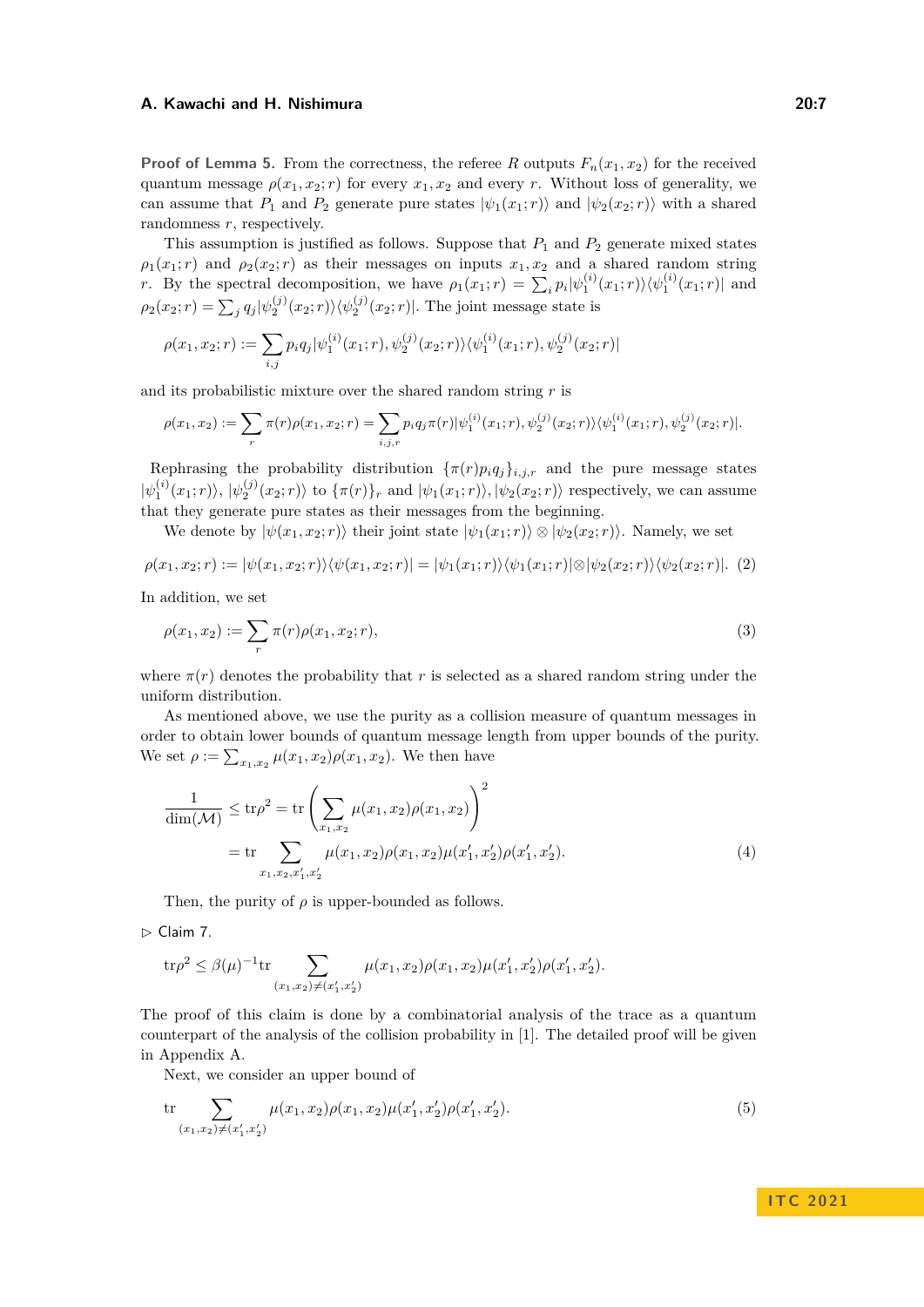## **20:8 Communication Complexity of PSQM Protocols**

Actually, we show that for every  $r$  and  $r'$ ,

$$
\mathrm{tr} \sum_{(x_1,x_2) \neq (x_1',x_2')} \mu(x_1,x_2) \rho(x_1,x_2;r) \mu(x_1',x_2') \rho(x_1',x_2';r')
$$

is at most  $2\alpha(\mu)2^{-H_{\infty}(\mu)}$  as this implies that Eq. [\(5\)](#page-6-1) is also at most  $2\alpha(\mu)2^{-H_{\infty}(\mu)}$  (by Eq. [\(3\)](#page-6-2)). This completes the proof of Lemma [5](#page-5-0) by Claim [7](#page-6-0) and Eq. [\(4\)](#page-6-3).

Now we fix any  $r$  and  $r'$ . From Eq.  $(2)$  and the union bound, we have

<span id="page-7-1"></span>tr  
\n
$$
\sum_{(x_1,x_2)\neq(x'_1,x'_2)} \mu(x_1,x_2)\rho(x_1,x_2;r)\mu(x'_1,x'_2)\rho(x'_1,x'_2;r')
$$
\n
$$
= \sum_{(x_1,x_2)\neq(x'_1,x'_2)} \mu(x_1,x_2)\mu(x'_1,x'_2)|\langle\psi_1(x_1;r)|\psi_1(x'_1;r')\rangle|^2 \cdot |\langle\psi_2(x_2;r)|\psi_2(x'_2;r')\rangle|^2.
$$
\n
$$
\leq \sum_{x_1\neq x'_1,x_2,x'_2} \mu(x_1,x_2)\mu(x'_1,x'_2)|\langle\psi_1(x_1;r)|\psi_1(x'_1;r')\rangle|^2 \cdot |\langle\psi_2(x_2;r)|\psi_2(x'_2;r')\rangle|^2.
$$
\n
$$
+ \sum_{x_1,x'_1,x_2\neq x'_2} \mu(x_1,x_2)\mu(x'_1,x'_2)|\langle\psi_1(x_1;r)|\psi_1(x'_1;r')\rangle|^2 \cdot |\langle\psi_2(x_2;r)|\psi_2(x'_2;r')\rangle|^2. \tag{6}
$$

It suffices to show that the first term of the right-hand of Eq. [\(6\)](#page-7-1) is at most  $\alpha(\mu)2^{-H_{\infty}(\mu)}$ from the symmetry of  $P_1$  and  $P_2$ .

Note that we can regard the referee as a POVM  $R = \{R_y\}_{y \in \{0,1\}}$ . The following claim demonstrates that the referee is projective in the two-party PSQM setting. (Its proof will be given in Appendix [A.](#page-16-13))

<span id="page-7-3"></span>▷ Claim 8. The referee *R* = {*Ry*}*y*∈{0*,*1} is a PVM.

In the classical case of  $[1]$ , Applebaum et al. used the fact that for every  $x_1$  and every *r*, *r'* there exists at most one *z* such that  $|\psi_1(x_1; r)\rangle = |\psi_1(z; r')\rangle$  if  $|\psi_1(x_1; r)\rangle$ ,  $|\psi_1(z; r')\rangle$  are classical; that is, either  $\langle \psi_1(x_1;r)|\psi_1(z;r')\rangle = 0$  or  $\langle \psi_1(x_1;r)|\psi_1(z;r')\rangle = 1$ , which can be derived from the non-degeneracy of  $F_n$ . However, we cannot demonstrate the same fact for quantum messages. Instead, we can prove the following relaxed version of the fact for quantum messages.

<span id="page-7-0"></span> $\blacktriangleright$  **Lemma 9.** *If*  $F_n$  *is non-degenerate, we have* 

$$
\sum_{z \neq x_1} |\langle \psi_1(x_1; r) | \psi_1(z; r') \rangle|^2 \leq 1
$$

*for every r, r*′ *and every x*1*. Similarly*

$$
\sum_{z} |\langle \psi_2(x_2; r) | \psi_2(z; r') \rangle|^2 \le 1
$$

*for every*  $r, r'$  *and every*  $x_2$ *.* 

The proof of this lemma will be given in Appendix [A.](#page-16-13)

Let  $w_1(x_1, x_1') := |\langle \psi_1(x_1; r) | \psi_1(x_1'; r') \rangle|^2$  and let  $w_2(x_2, x_2') := |\langle \psi_2(x_2; r) | \psi_2(x_2'; r') \rangle|^2$ . We say that  $x_1$  collides with  $x'_1$  if  $w_1(x_1, x'_1) > 0$ . Similarly, we say that  $x_2$  collides with  $x'_2$ if  $w_2(x_2, x'_2) > 0$ .

<span id="page-7-2"></span>Now, our final goal is to upper-bound

$$
\sum_{x_1 \neq x_1', x_2, x_2'} \mu(x_1, x_2) \mu(x_1', x_2') w_1(x_1, x_1') w_2(x_2, x_2').
$$
\n(7)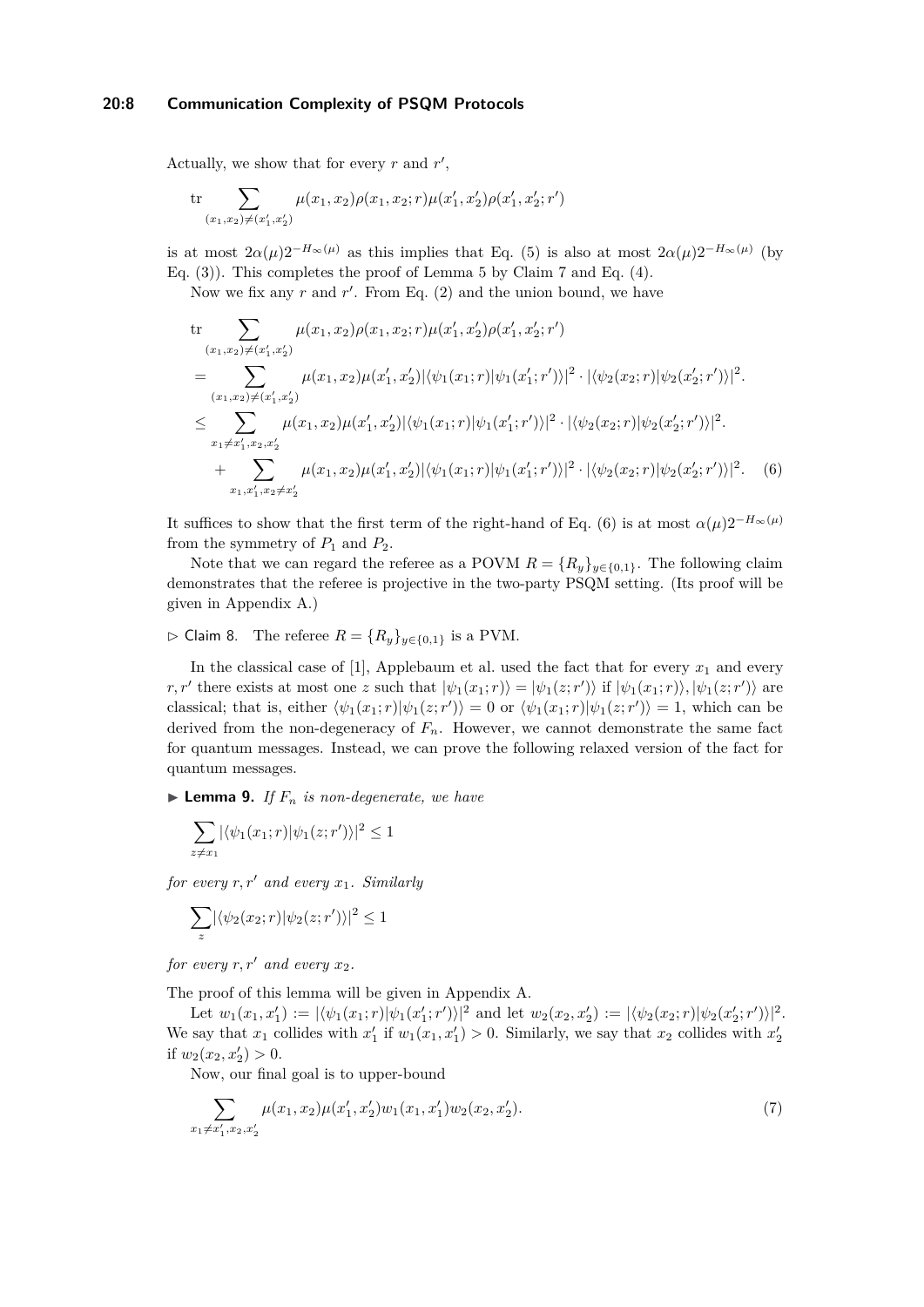Let  $C(x_1)$  be the set of the elements in  $\mathcal{X}_1$  with which  $x_1$  collides except for  $x_1$  itself. Similarly, let  $C(x_2)$  be the set of the elements in  $\mathcal{X}_2$  with which  $x_2$  collides (note that  $C(x_2)$ ) may contain  $x_2$ ).

Let  $\mathbf{x}_1 := (x_1 : C(x_1) \neq \emptyset)$  with an arbitrary (e.g., lexicographical) order in  $\mathcal{X}_1$ . We denote  $\mathbf{x}_1 = (u_1, u_2, \dots, u_k)$ . Then, we select any element  $\mathbf{x}_1' = (u'_1, u'_2, \dots, u'_k)$  from  $C(u_1) \times \cdots \times C(u_k)$ . Note that  $u_i$  collides with  $u'_i$  and  $u_i \neq u'_i$  for every *i*. Similarly, let  $\mathbf{x_2} := (x_2 : C(x_2) \neq \emptyset) = (v_1, v_2, \dots, v_\ell)$  with an arbitrary order in  $\mathcal{X}_2$ , and we then select any element  $\mathbf{x_2}' = (v'_1, v'_2, \dots, v'_\ell)$  from  $C(v_1) \times \dots \times C(v_\ell)$ .

Then, we can show that for every choice of  $x_1'$  and  $x_2'$ , we have

*.*

$$
\sum_{i,j} \mu(u_i, v_j) \mu(u'_i, v'_j) \le \alpha(\mu) 2^{-H_{\infty}(\mu)}
$$

The reason is as follows. We consider two rectangles  $\mathcal{R} := (\mathbf{x}_1, \mathbf{x}_2)$  and  $\mathcal{R}' := (\mathbf{x}'_1, \mathbf{x}'_2)$ . We observe that  $R(|\psi_1(x_1; r)| |\psi_2(x_2; r)|) = R(|\psi_1(x'_1; r')| |\psi_2(x'_2; r')\rangle)$  (where  $R(|\varphi\rangle)$  denotes the classical value that *R* outputs on input  $|\varphi\rangle$ ) if  $x_1$  collides with  $x'_1$  and  $x_2$  collides with  $x'_2$ from the perfect correctness. Therefore,  $\mathcal{X}_1$ -disjoint rectangles  $\mathcal{R}$  and  $\mathcal{R}'$  are similar; that is,  $F_n[\mathcal{R}] = F_n[\mathcal{R}']$ . Without loss of generality, we can assume that  $\mu(\mathcal{R}) \leq \mu(\mathcal{R}')$ . Hence, we have  $\mu(\mathcal{R}) \leq \alpha(\mu)$ . Thus, we can see that for random variables  $X_1, X_2, X'_1, X'_2$ 

$$
\sum_{i,j} \mu(u_i, v_j) \mu(u'_i, v'_j) = \sum_{i,j} \Pr\left[ (X_1, X_2) = (u_i, v_j) \land (X'_1, X'_2) = (u'_i, v'_j) \right]
$$
  

$$
\leq \max_{(x_1, x_2)} \mu(x_1, x_2) \sum_{i,j} \Pr\left[ (X_1, X_2) = (u_i, v_j) \right]
$$
  

$$
\leq 2^{-H_{\infty}(\mu)} \alpha(\mu).
$$

Furthermore, it holds for every *i, j* that

$$
\sum_{u'_i \in C(u_i), v'_j \in C(v_j)} w_1(u_i, u'_i) w_2(v_j, v'_j) = \sum_{u'_i \in C(u_i)} w_1(u_i, u'_i) \left( \sum_{v'_j \in C(v_j)} w_2(v_j, v'_j) \right)
$$
  

$$
\leq \sum_{u'_i \in C(u_i)} w_1(u_i, u'_i) \leq 1
$$

from Lemma [9.](#page-7-0) Thus, we have

$$
\sum_{x_1 \neq x'_1, x_2, x'_2} \mu(x_1, x_2) \mu(x'_1, x'_2) w_1(x_1, x'_1) w_2(x_2, x'_2)
$$
\n
$$
= \sum_{i,j} \sum_{u'_i \in C(u_i), v'_j \in C(v_j)} \mu(u_i, v_j) \mu(u'_i, v'_j) w_1(u_i, u'_i) w_2(v_j, v'_j)
$$
\n
$$
\leq \sum_{i,j} \mu(u_i, v_j) \mu(\hat{u}_i, \hat{v}_j) \sum_{u'_i \in C(u_i), v'_j \in C(v_j)} w_1(u_i, u'_i) w_2(v_j, v'_j)
$$
\n
$$
\leq \sum_{i,j} \mu(u_i, v_j) \mu(\hat{u}_i, \hat{v}_j)
$$
\n
$$
\leq \alpha(\mu) 2^{-H_{\infty}(\mu)},
$$

where  $\mu(\hat{u}_i, \hat{v}_j) = \max_{u'_i \in C(u_i), v'_j \in C(v_j)} \mu(u'_i, v'_j)$ . Eventually, an upper bound of Eq. [\(7\)](#page-7-2) is  $\alpha(\mu)2^{-H_{\infty}(\mu)}$ . . ◀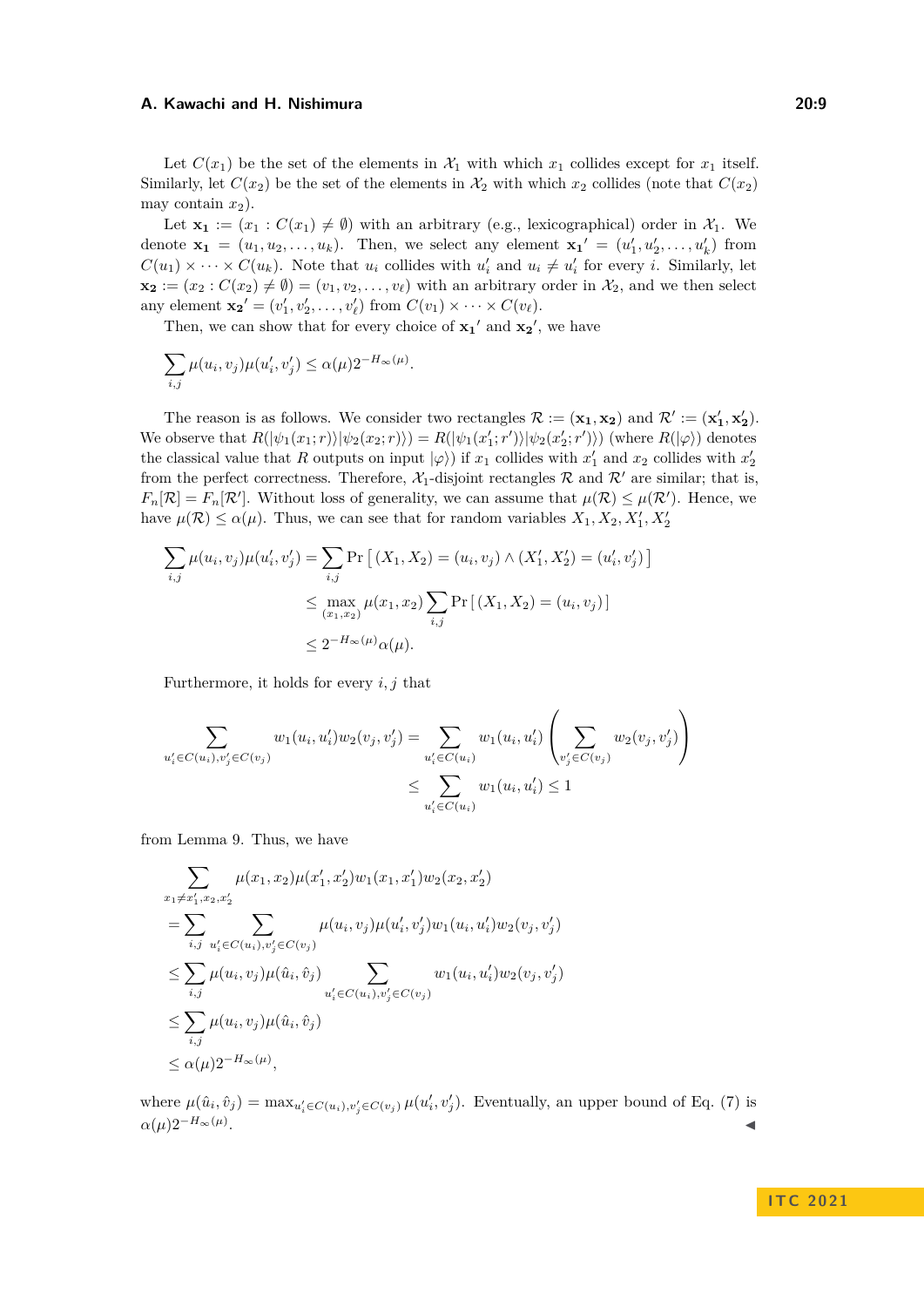#### **20:10 Communication Complexity of PSQM Protocols**

## **4 Power of Shared Entanglement for Total Functions**

In this section, we prove Theorem [2,](#page-2-1) which implies a factor two gap between PSQMs with shared entanglement and without shared entanglement for a total function. The main part of Theorem [2](#page-2-1) provides a *k*-party PSQM protocol for a total function  $GEQ_{2l} : (\{0,1\}^{2l})^k \rightarrow \{0,1\}$ defined by

$$
GEQ_{2l}(x_1, x_2, \dots, x_k) = \begin{cases} 1 & \text{(}\sum_{j=1}^k x_j^1 = \sum_{j=1}^k x_j^2 = \dots = \sum_{j=1}^k x_j^{2l-1} = \sum_{j=1}^k x_j^{2l} = 0),\\ 0 & \text{(otherwise)}, \end{cases}
$$

where each  $x_j = x_j^1 x_j^2 \cdots x_j^{2l-1} x_j^{2l}$  is an element of  $\{0,1\}^{2l}$ , and the summation is taken over F2. To reduce the communication complexity from the trivial 2*kl* qubits to *kl* qubits, we encode half of the input bits by bit flipping of the shared state  $\frac{1}{\sqrt{2}}$  $\frac{1}{2}(|0^k\rangle + |1^k\rangle)$  (called the *k*-qubit GHZ state) among the *k* parties, and the other half by phase flipping of the state, by a method similar to superdense coding (e.g., see [\[27\]](#page-16-12)). More precisely, we exploit an encoding similar to two-party quantum SMP protocols with shared entangled states to compute the equality function [\[20\]](#page-16-5). However, this is not sufficient for PSQM protocols. To convert quantum SMP protocols into PSQM protocols, we further use shared randomness among the *k* parties, and hide the input strings from the referee except for the output of the function *GEQ*2*<sup>l</sup>* . This hiding can be shown to be possible by multiplying a random element in  $\mathbb{F}_{2^{2l}}^*$  by the element in  $\mathbb{F}_{2^{2l}}^*$  that corresponds to the input  $x_j$ .

For the proof of Theorem [2,](#page-2-1) we first consider a PSQM protocol for a finite function. Let  $Sum_2: (\{0, 1\}^2)^k \rightarrow \{0, 1\}^2$  be

$$
Sum_2(x_1, x_2, \dots, x_k) = \left(\sum_{j=1}^k x_j^1, \sum_{j=1}^k x_j^2\right),
$$

where each  $x_j = x_j^1 x_j^2$  is an element of  $\{0,1\}^2$ , and the summation is taken over  $\mathbb{F}_2$ .

<span id="page-9-1"></span>▶ **Lemma 10.** *For any even (resp. odd) k*,  $Q_0^{psm,*}(Sum_2) \le k$  (resp. ≤ *k* + 1).

**Proof.** First, we consider the case in which *k* is even. The quantum protocol is as follows.

**Protocol**  $P_{Sum_2}$ : 0. All the parties share the entangled state

$$
\frac{1}{\sqrt{2}}\left(\bigotimes_{j=1}^k |0\rangle_{Q_j} + \bigotimes_{j=1}^k |1\rangle_{Q_j}\right),\,
$$

where the single-qubit register  $Q_j$  is owned by party  $P_j$ . Moreover, the parties share a *k*-bit string  $r = r_1 r_2 \cdots r_k$  such that  $\sum_{j=1}^k r_j = 0$ . **1.** Each party  $P_j$  applies  $Z$  on  $Q_j$  if  $x_j^2 = 1$ . The resulting state is

$$
\frac{1}{\sqrt{2}}\left(\bigotimes_{j=1}^k |0\rangle_{Q_j} + \bigotimes_{j=1}^k (-1)^{\sum_{j=1}^k x_j^2} |1\rangle_{Q_j}\right).
$$

**2.** Each party  $P_j$  applies  $X$  on  $Q_j$  if  $x_j^1 \oplus r_j = 1$ . The resulting state is

<span id="page-9-0"></span>
$$
\frac{1}{\sqrt{2}} \left( \bigotimes_{j=1}^{k} |x_j^1 \oplus r_j \rangle_{Q_j} + (-1)^{\sum_{j=1}^{k} x_j^2} \bigotimes_{j=1}^{k} |x_j^1 \oplus r_j \oplus 1 \rangle_{Q_j} \right).
$$
\n(8)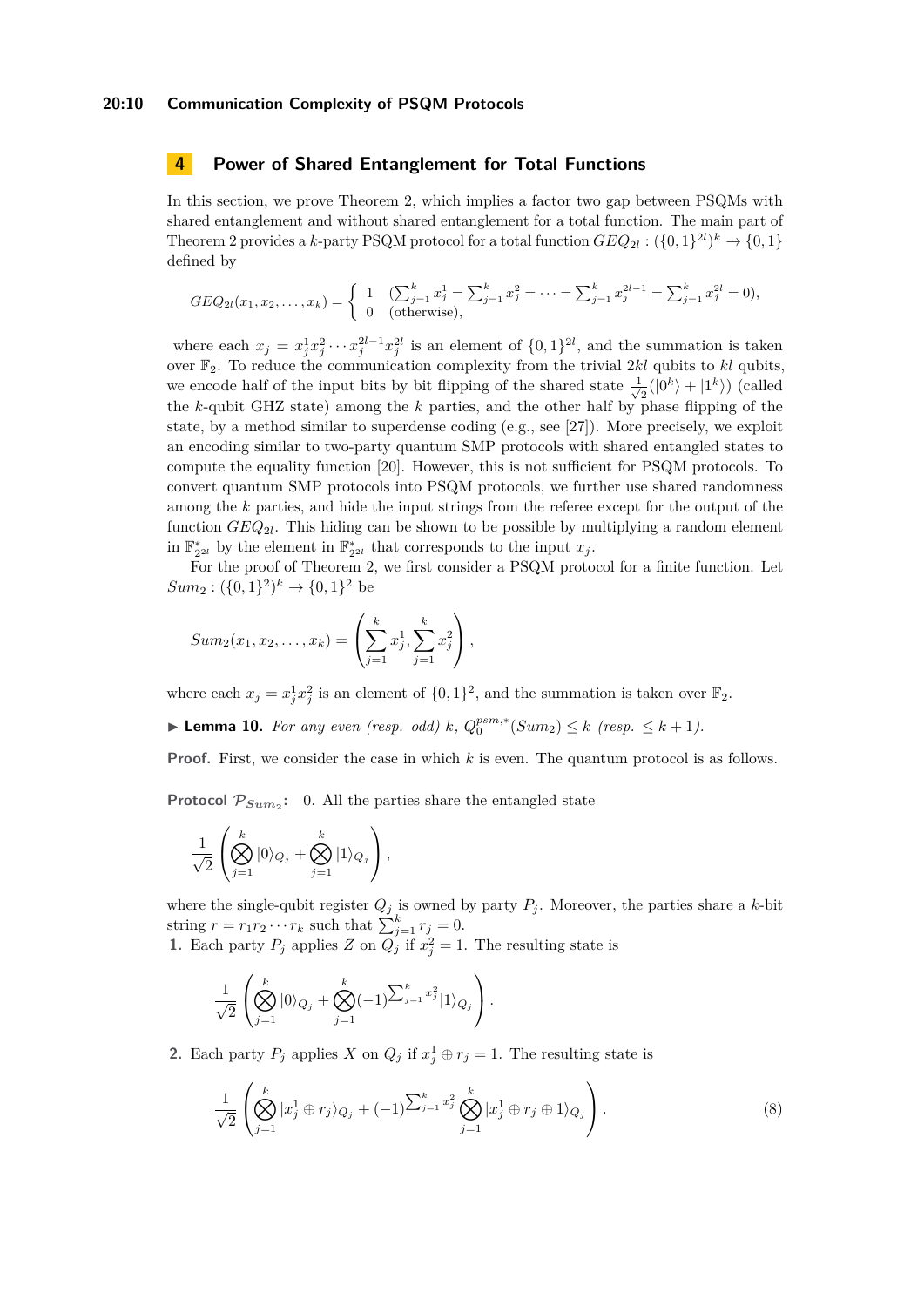- **3.** Each party  $P_i$  sends  $Q_i$  to the referee  $R$ .
- **4.** *R* measures quantum registers  $Q_1, Q_2, \ldots, Q_k$  in the basis

$$
\left\{|\Phi(y_1,y_2,\ldots,y_{k-1},z)\rangle:=\frac{1}{\sqrt{2}}\left(|y_1,y_2,\ldots,y_{k-1},0\rangle+(-1)^z|y_1\oplus 1,y_2\oplus 1,\ldots,y_{k-1}\oplus 1,1\rangle\right)\right\},\,
$$

and let  $y_1 y_2 \cdots y_{k-1} z$  be the measurement result.

**5.** *R* outputs the two bits  $\sum_{j=1}^{k-1} y_j$  and *z*.

**Correctness:** The second bit of the output of *R* is  $z = \sum_{j=1}^{k} x_j^2$ , as desired. For the first bit, we consider two cases: (i)  $x_k^1 \oplus r_k = 0$  and (ii)  $x_k^1 \oplus r_k = 1$ . We first consider case (i). Then,  $y_j = x_j^1 \oplus r_j$  for  $j = 1, 2, ..., k - 1$ , and we thus obtain the desired output

$$
\sum_{j=1}^{k-1} y_j = \sum_{j=1}^{k-1} x_j^1 \oplus r_j = \sum_{j=1}^k x_j^1 \oplus r_j = \sum_{j=1}^k x_j^1,
$$

where the second inequality originates from  $x_k^1 \oplus r_k = 0$ , and the last equality originates from  $\sum_{j=1}^{k} r_k = 0$ . For case (ii),  $y_j = x_j^1 \oplus r_j \oplus 1$  for  $j = 1, 2, \ldots, k - 1$ , and we thus obtain the desired output

$$
\sum_{j=1}^{k-1} y_j = \sum_{j=1}^{k-1} x_j^1 \oplus r_j \oplus 1 = \left(\sum_{j=1}^{k-1} x_j^1 \oplus r_j\right) \oplus 1 = \sum_{j=1}^{k} x_j^1 \oplus r_j = \sum_{j=1}^{k} x_j^1,
$$

where the second equality originates from the fact that *k* is even, the third equality originates from  $x_k^1 \oplus r_k = 1$ , and the last equality originates from  $\sum_{j=1}^k r_k = 0$ .

**Privacy:** Let the output of  $Sum_2$  be  $(b_1, b_2)$ , where  $b_1 = \sum_{j=1}^{k} x_j^1$  and  $b_2 = \sum_{j=1}^{k} x_j^2$ . As *R* has no knowledge about  $r_1, \ldots, r_k$  except that the sum is 0, we can observe that the quantum state that *R* receives (represented by Eq. [\(8\)](#page-9-0)) is taken from the set of  $2^{k-2}$  orthogonal pure states

$$
\left\{|\Phi(y_1,\ldots,y_{k-1},b_2)\rangle:\sum_{j=1}^{k-1}y_j=b_1\right\}
$$

(up to the total phase) uniformly at random. Thus, the simulator can simulate the distribution of the message given the output of *Sum*2.

In the case in which *k* is odd, the last party  $P_k$  prepares an extra two-bit string  $x_{k+1} = 00$ , and  $\mathcal{P}_{Sum_2}$  is run for the  $(k+1)$ -party case, where  $P_k$  also plays the role of the party  $P_{k+1}$ .

Next, we present the main lemma for Theorem [2.](#page-2-1)

<span id="page-10-0"></span>▶ **Lemma 11.** *For any even (resp. odd) k*,  $Q_0^{psm,*}(GEQ_{2l}) \le kl$  (resp. ≤  $(k+1)l$ ).

**Proof.** We only demonstrate the case in which *k* is even (as the odd case is considered similarly to the proof of Lemma [10\)](#page-9-1). The quantum protocol is as follows.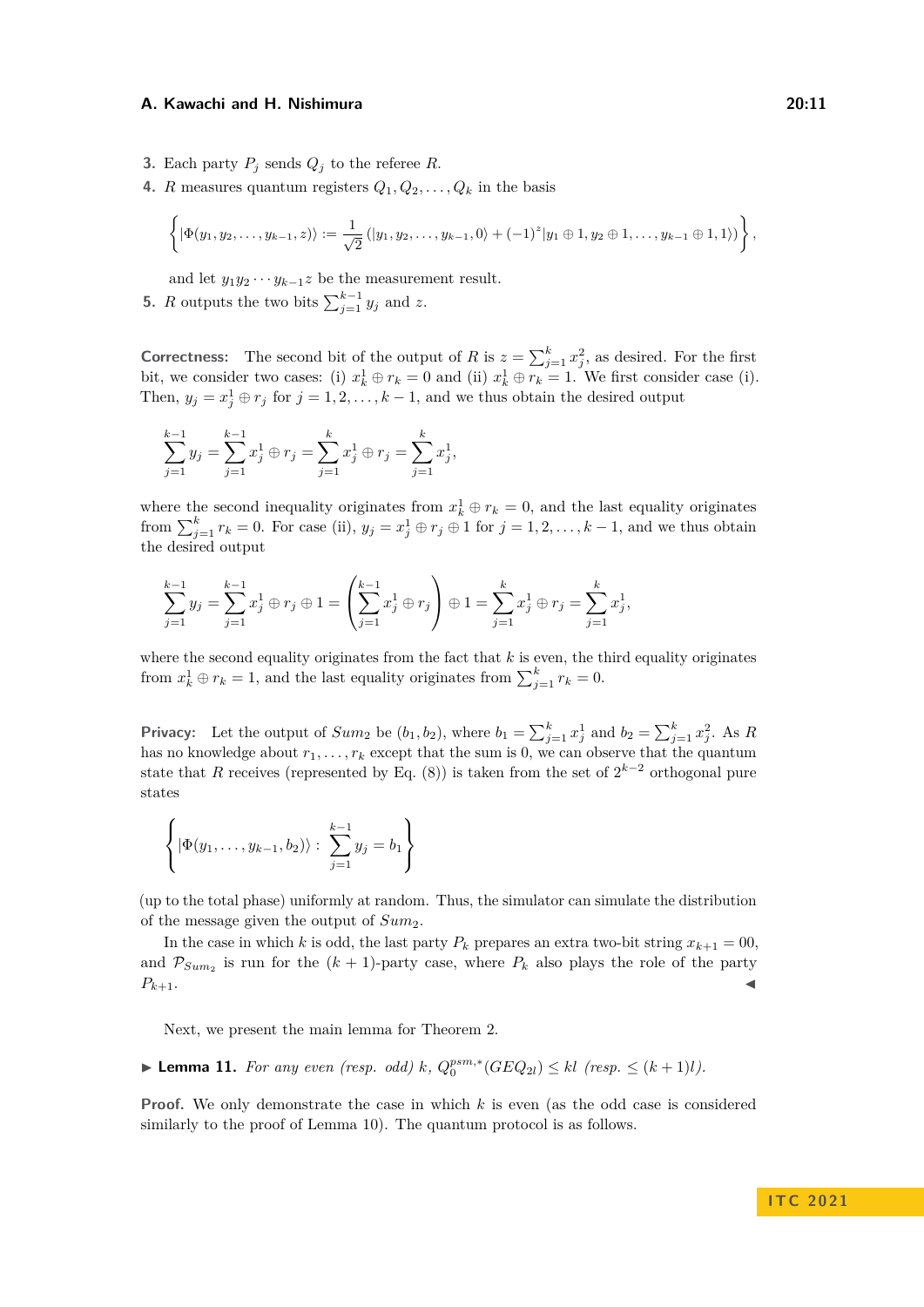#### **20:12 Communication Complexity of PSQM Protocols**

**Protocol**  $\mathcal{P}_{GEQ_{2l}}$ : 0. All parties share the entangled state

$$
\bigotimes_{i=1}^l \left( \frac{1}{\sqrt{2}} \left( \bigotimes_{j=1}^k |0\rangle_{Q_j^i} + \bigotimes_{j=1}^k |1\rangle_{Q_j^i} \right) \right),\,
$$

where the single-qubit registers  $Q_j^1, \ldots, Q_j^l$  are owned by party  $P_j$ . Moreover, they share *l* k-bit strings  $r^i := r_1^i r_2^i \cdots r_k^i$  such that  $\sum_{j=1}^k r_j^i = 0$   $(i = 1, 2, ..., l)$ , and a non-zero 2l-bit string  $r' = r'_1 r'_2 \cdots r'_{2l-1} r'_{2l}$ . 2*l*−1 2*l*

1. Each party  $P_j$  computes the 2l-bit string  $a_j = a_j^1 a_j^2 \cdots a_j^{2l}$  defined as  $p(a_j) = p(r')p(x_j)$ . **2.** Each party  $P_j$  applies  $Z$  on  $Q_j^i$  if  $a_j^{2i} = 1$ . The resulting state is

$$
\bigotimes_{i=1}^{l} \left( \frac{1}{\sqrt{2}} \left( \bigotimes_{j=1}^{k} |0\rangle_{Q_j^i} + \bigotimes_{j=1}^{k} (-1)^{\sum_{j=1}^{k} a_j^{2i}} |1\rangle_{Q_j^i} \right) \right).
$$

**3.** Each party  $P_j$  applies  $X$  on  $Q_j^i$  if  $a_j^{2i-1} \oplus r_j^i = 1$ . The resulting state is

<span id="page-11-1"></span>
$$
\bigotimes_{i=1}^{l} \left( \frac{1}{\sqrt{2}} \left( \bigotimes_{j=1}^{k} |a_j^{2i-1} \oplus r_j^{i} \rangle_{Q_j^{i}} + (-1)^{\sum_{j=1}^{k} a_j^{2i}} \bigotimes_{j=1}^{k} |a_j^{2i-1} \oplus r_j^{i} \oplus 1 \rangle_{Q_j^{i}} \right) \right).
$$
\n(9)

- **4.** Each party  $P_j$  sends *l* quantum registers  $Q_j^1, \ldots, Q_j^l$  to R.
- **5.** *R* measures *kl* quantum registers  $Q_1^1, \ldots, Q_k^1, \ldots, Q_1^l, \ldots, Q_k^l$  in the basis

$$
B := \left\{ \bigotimes_{j=1}^{l} |\Phi(y_1^i, \dots, y_{k-1}^i, z^i) \rangle : y_1^i \cdots y_{k-1}^i z^i \in \{0, 1\}^k \text{ for every } i \in [l] \right\},\
$$

and let  $y_1^i y_2^i \cdots y_{k-1}^i z^i$   $(i = 1, \dots, l)$  be the measurement results.

**6.** *R* accepts if  $\left(\sum_{j=1}^{k-1} y_j^i\right) = z^i = 0$  for all  $i = 1, \dots, l$  and rejects otherwise.

**Correctness:** Note that  $(\sum_{j=1}^{k} x_j^1, \ldots, \sum_{j=1}^{k} x_j^{2l}) = (0, \ldots, 0)$  if and only if  $(\sum_{j=1}^{k} a_j^1, \ldots, \sum_{j=1}^{k} a_j^{2l}) = (0, \ldots, 0)$ , since

<span id="page-11-0"></span>
$$
\mathsf{p}\left((\sum_{j=1}^{k} a_j^1, \dots, \sum_{j=1}^{k} a_j^{2l})\right) = \mathsf{p}(r')\mathsf{p}\left((\sum_{j=1}^{k} x_j^1, \dots, \sum_{j=1}^{k} x_j^{2l})\right).
$$
\n(10)

Now, the correctness of  $\mathcal{P}_{Sum_2}$  in Lemma [10](#page-9-1) also guarantees the correctness of  $\mathcal{P}_{GEQ_{2l}}$ .

**Privacy:** First, we consider the case in which  $GEQ_{2l}(x_1, x_2, \ldots, x_k) = 0$ : that is,  $(\sum_{j=1}^{k} x_j^1, \ldots, \sum_{j=1}^{k} x_j^{2l}) = (0, \ldots, 0)$ . Then, as demonstrated in Eq. [\(10\)](#page-11-0),  $(a_1, a_2, \ldots, a_k)$  satisfies  $(\sum_{j=1}^{k} a_j^1, \ldots, \sum_{j=1}^{k} a_j^{2l}) = (0, \ldots, 0)$ . Moreover,  $(a_1^{2i-1}, a_2^{2i-1}, \ldots, a_k^{2i-1})$  is uniformly randomized by  $r^i$  in Step 3 under the restriction that the sum is 0. Thus, the quantum state that *R* receives (represented by Eq. [\(9\)](#page-11-1)) is taken from the set of  $2^{(k-2)l}$  orthogonal pure states

$$
\left\{ \bigotimes_{i=1}^{l} |\Phi(y_1^i, \dots, y_{k-1}^i, 0)\rangle : \sum_{j=1}^{k-1} y_j^i = 0 \text{ for every } i \in [l] \right\}
$$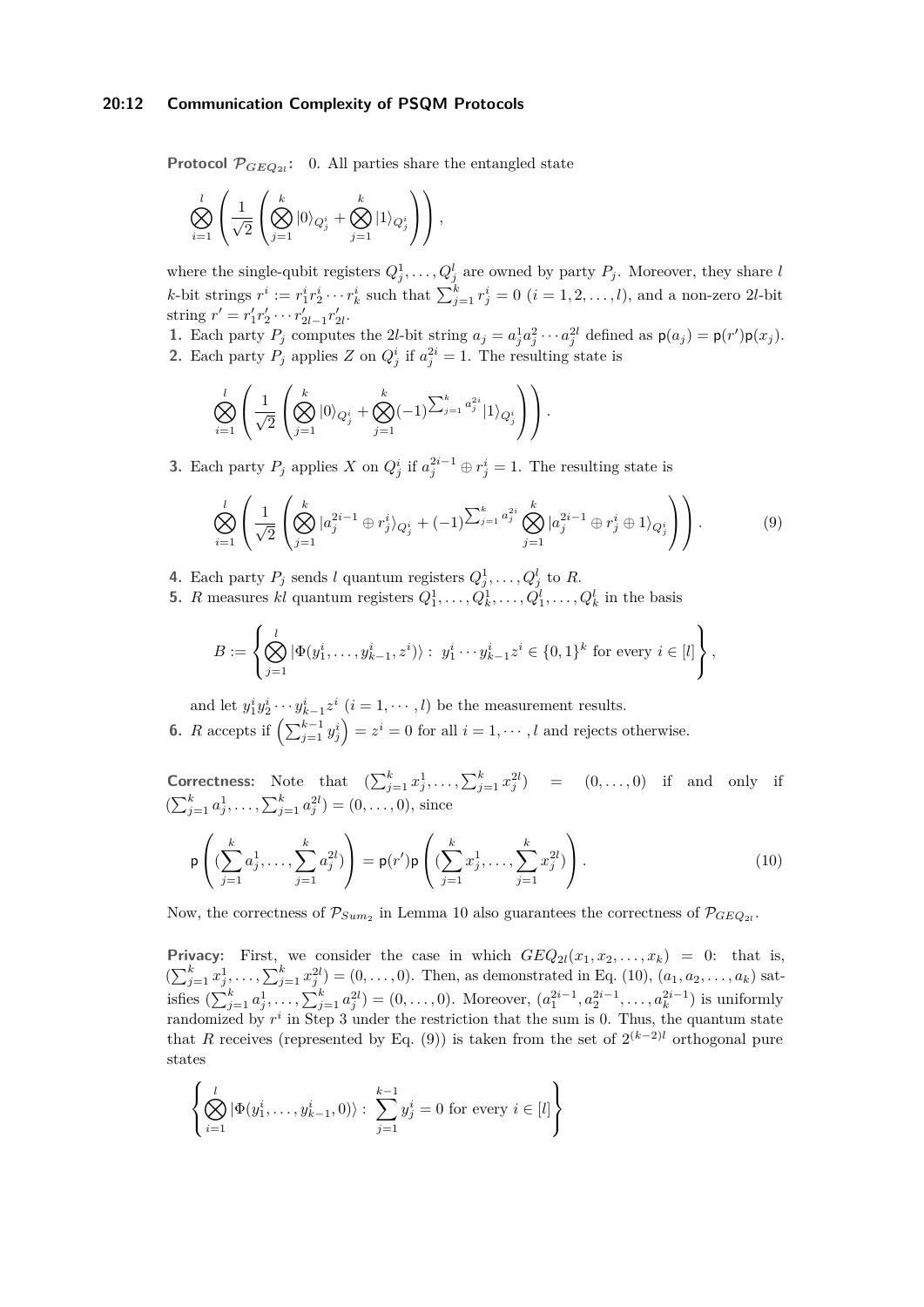(up to the total phase) uniformly at random. Second, we consider the case in which  $GEQ_{2l}(x_1, x_2, \ldots, x_k) = 1$ , i.e.,  $(\sum_{j=1}^k x_j^1, \ldots, \sum_{j=1}^k x_j^{2l})$  is in the set

$$
S := \{ (b_1, \ldots, b_{2l}) : b_1 \cdots b_{2l} \in \{0,1\}^{2l} \} \setminus \{ (0,\ldots,0) \}.
$$

Then, by Eq. [\(10\)](#page-11-0),  $(a_1, a_2, \ldots, a_k)$  is taken so that  $\left(\sum_{j=1}^k a_j^1, \ldots, \sum_{j=1}^k a_j^{2l}\right)$  can be distributed from *S* uniformly at random. Moreover,  $(a_1^{2i-1}, a_2^{2i-1}, \ldots, a_k^{2i-1})$  is uniformly randomized by  $r^i$  in Step 3 under the restriction that the sum remains the same (since  $\sum_{j=1}^k r^i_j = 0$ ). Thus, the quantum state that *R* receives (represented by Eq. [\(9\)](#page-11-1)) is taken from the set of  $(2^{2l} - 1)2^{(k-2)l}$  orthogonal pure states

$$
B \setminus \left\{ \bigotimes_{i=1}^{l} |\Phi(y_1^i, \dots, y_{k-1}^i, 0)\rangle : \sum_{j=1}^{k-1} y_j^i = 0 \text{ for every } i \in [l] \right\}
$$

 $($ up to the total phase $)$  uniformly at random.

Now Lemma [11](#page-10-0) provides the upper bound *kn/*2 of Theorem [2.](#page-2-1) The lower bound *kn* of Theorem [2](#page-2-1) originates from the lower bound *n* of the exact (two-party) one-way quantum communication complexity with no shared entanglement of the *n*-bit equality function (see, e.g., [\[24,](#page-16-14) Theorem 5.11]) as it implies that for any  $j \in [k]$ , the *j*th party must send *n* qubits (considering the one-way communication setting from the *j*th party with input  $x \in \{0,1\}^n$  to the group of the referee and the other  $k-1$  parties in which one party has input  $y \in \{0,1\}^n$ and the  $k-2$  remaining parties have input  $0<sup>n</sup>$ , the length of the message of the *j*th party must be *n*). This completes the proof of Theorem [2.](#page-2-1)

Actually, the upper bound *kl* of Lemma [11](#page-10-0) for *GEQ*2*<sup>l</sup>* is tight when *k* is even. The matching lower bound *kl* originates from the lower bound *l* of the exact one-way quantum communication complexity with shared entanglement of the 2*l*-bit equality function shown by Klauck [\[24,](#page-16-14) Theorem 5.12] as it implies that each party must send *l* qubits.

## **5 Power of Shared Entanglement for Partial Functions**

In this section, we prove Theorem [3.](#page-2-2) We consider the so-called distributed Deutsch-Jozsa problem  $DJ_n$  introduced by Brassard, Cleve, and Tapp [\[7\]](#page-15-15). First we show that  $C_0^{psm,*}(DJ_n)$  =  $O(\log n)$ . Our PSM protocol is based on the protocol provided in [\[7\]](#page-15-15), which we modify so that the privacy condition can be satisfied. Second we show  $Q_0^{psm}(DJ_n) = \Omega(n)$  by observing that the fact that the exact classical and quantum SMP communication complexities are the same for total functions can be extended to the case of partial functions.

Let *n* be any power of 2. The distributed Deutsch-Jozsa problem  $DJ_n: \{0,1\}^n \times \{0,1\}^n \rightarrow$ {0*,* 1}, introduced in [\[7\]](#page-15-15), is defined as

$$
DJ_n(x,y) = \begin{cases} 1 & \text{if } x = y \\ 0 & \Delta(x,y) = n/2, \end{cases}
$$

<span id="page-12-0"></span>where  $\Delta(x, y)$  denotes the Hamming distance between  $x = x_0x_1 \cdots x_{n-1}$  and  $y = y_0y_1 \cdots y_{n-1}$ .

 $\blacktriangleright$  **Lemma 12.** *There is a PSM protocol with shared entanglement that solves*  $DJ_n$  *with probability* 1*, and the classical communication complexity is* 2 log *n.*

**Proof.** The PSM protocol is as follows.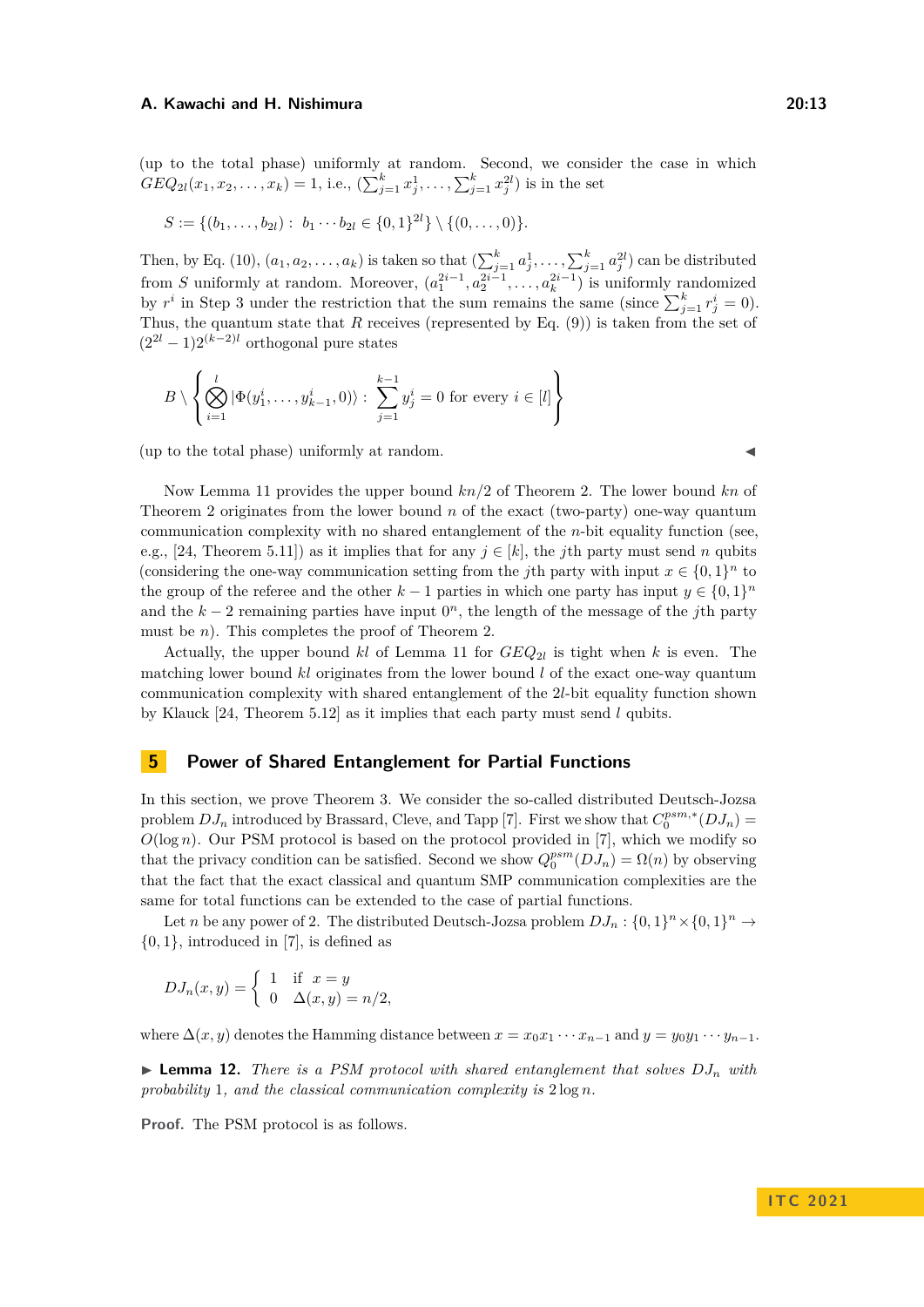**Protocol**  $\mathcal{P}_{D,J}$ : Let  $n = 2^m$ .

0.  $P_1$  and  $P_2$  share the entangled state

$$
\frac{1}{\sqrt{n}}\sum_{i\in\{0,1\}^m}|i\rangle_A|i\rangle_B
$$

and the two prearranged random *m*-bit strings  $r \in \{0,1\}^m \setminus \{0^m\}$  and  $r' \in \{0,1\}^m$ .

**1.** *P*<sub>1</sub> (resp. *P*<sub>2</sub>) adds phase  $(-1)^{x_i}$   $((-1)^{y_i})$  to the *m*-qubit register *A* (*B*) if the content of *A* (*B*) is *i* (where  $i \in \{0,1\}^m$  is identified as the corresponding non-negative integer). The resulting state is

$$
\frac{1}{\sqrt{n}} \sum_{i \in \{0,1\}^m} (-1)^{x_i} |i\rangle_A (-1)^{y_i} |i\rangle_B.
$$

**2.** *P*<sup>1</sup> and *P*<sup>2</sup> apply the Hadamard gate *H* for each qubit of their registers *A* and *B*, respectively. The resulting state is

<span id="page-13-0"></span>
$$
\frac{1}{n\sqrt{n}} \sum_{i \in \{0,1\}^m} \left( (-1)^{x_i} \sum_{k \in \{0,1\}^m} (-1)^{i \cdot k} |k\rangle_A \right) \left( (-1)^{y_i} \sum_{l \in \{0,1\}^m} (-1)^{i \cdot l} |l\rangle_B \right). \tag{11}
$$

- **3.** *P*<sup>1</sup> and *P*<sup>2</sup> measure *A* and *B* in the computational basis, respectively, and let *K* and *L* be the resulting bit strings in  $\{0, 1\}^m$ .
- **4.**  $P_1$  and  $P_2$  send classical messages  $m_A$  and  $m_B$  defined as  $p(m_A) = p(r)p(K) + p(r')$  and  $p(m_B) = p(r)p(L) + p(r')$  to *R*, respectively.
- **5.** *R* accepts if  $m_A = m_B$  and rejects otherwise.

**Correctness:** Note that the amplitude of  $|k\rangle_A |l\rangle_B$  in Eq. [\(11\)](#page-13-0) is

<span id="page-13-1"></span>
$$
\frac{1}{n^{3/2}} \sum_{i \in \{0,1\}^m} (-1)^{x_i \oplus y_i} (-1)^{i \cdot (k \oplus l)}.
$$
\n(12)

When  $x = y$ , Eq. [\(12\)](#page-13-1) is 0 if  $K \neq L$ . Thus, the event  $K = L$  occurs with probability 1; therefore, *R* always accepts. When  $\Delta(x, y) = n/2$ , Eq. [\(12\)](#page-13-1) is 0 if  $K = L$ . Thus, the event  $K \neq L$  occurs with probability 1; therefore, *R* always rejects.

**Privacy:** Again, by Eq. [\(12\)](#page-13-1), if  $x = y$ , then  $K = L = k$  is obtained with  $1/n$  for each  $k \in \{0,1\}^m$ . Thus, the simulator can simulate the messages by generating the same mbit string chosen uniformly at random as  $P_1$ 's and  $P_2$ 's messages. If  $\Delta(x, y) = n/2$ , the element  $p(K) - p(L)$  in  $\mathbb{F}_{2^m}$  is nonzero; thus, the difference between  $p(r)p(K) + p(r')$  and  $p(r)p(L) + p(r')$  is distributed uniformly at random in  $\mathbb{F}_{2^m}^*$ . Moreover,  $p(K)$  (and  $p(L)$ ) is distributed uniformly at random in  $\mathbb{F}_{2^m}$  by multiplying  $p(r)$  and adding  $p(r')$ . Thus, the simulator can simulate the messages by choosing two different *m*-bit non-zero strings uniformly at random as  $P_1$ 's and  $P_2$ 's messages.

<span id="page-13-2"></span>Using the result in [\[9\]](#page-15-0) that  $DJ_n$  has the exact classical communication complexity  $\Omega(n)$ (even in the two-way communication model), we can show that  $DJ_n$  provides the following exponential separation between exact PSMs with shared entanglement and exact PSQMs without shared entanglement. (Note that Theorem [13](#page-13-2) implies Theorem [3,](#page-2-2) namely, an exponential gap between  $Q_0^{psm,*}(DJ_n)$  and  $Q_0^{psm}(DJ_n)$ , as well as between  $C_0^{psm,*}(DJ_n)$ and  $C_0^{psm}(DJ_n)$ .)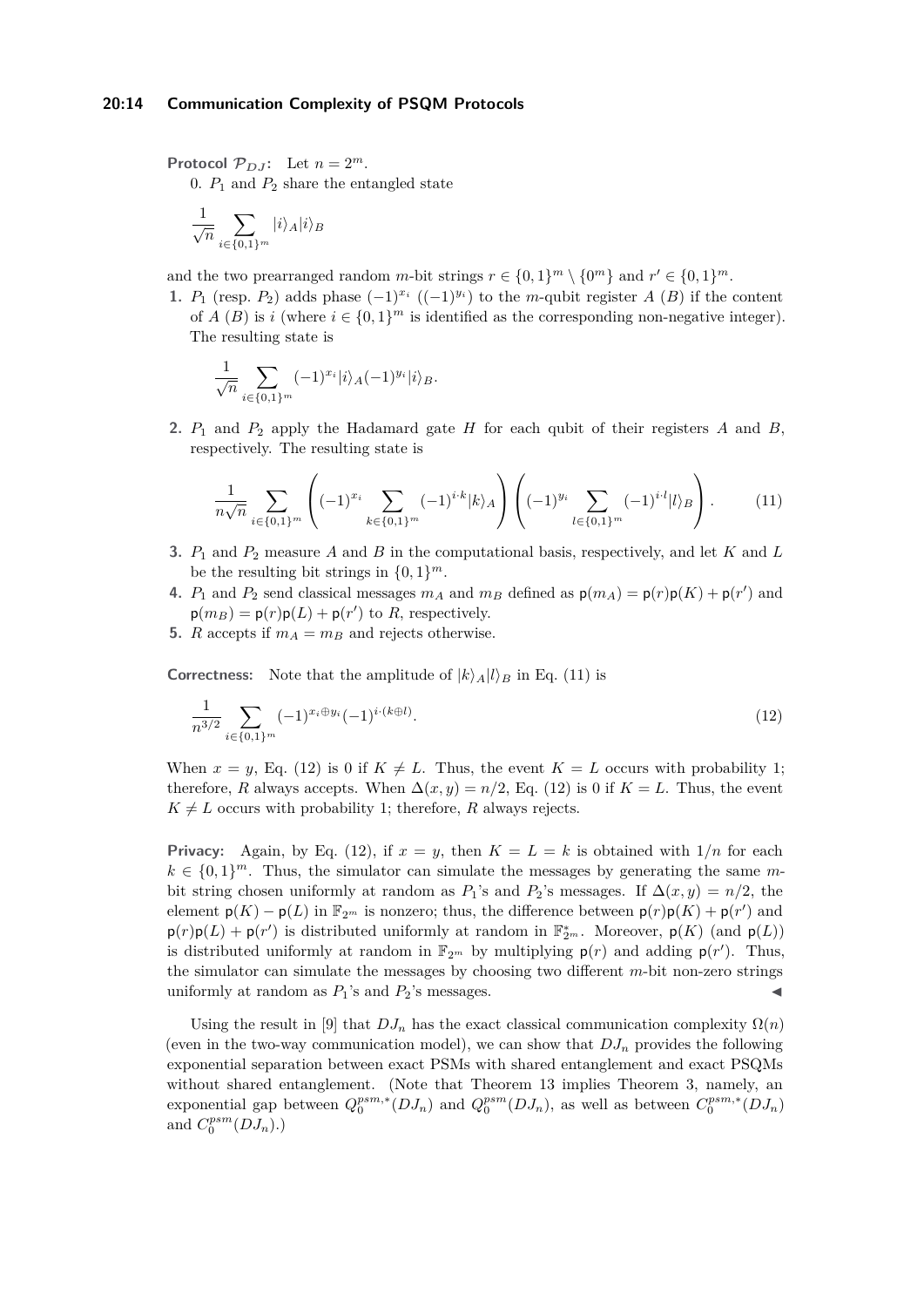# ▶ **Theorem 13.**  $C_0^{psm,*}(DJ_n) = O(\log n)$  and  $Q_0^{psm}(DJ_n) = \Omega(n)$ .

**Proof.** The upper bound  $C_0^{psm,*}(DJ_n) = O(\log n)$  is shown by Lemma [12.](#page-12-0)

The lower bound comes from the fact that both the exact quantum and classical SMP communication complexities of a total function  $f$  over  $X \times Y$  are equal to the sum of the number of the different row vectors of the communication matrix of  $f$ ,  $M_f$ , and the number of the different column vectors of  $M_f$  (this fact can be found in [\[30,](#page-16-15) p.142]). The proof idea is that any two (classical or quantum) messages  $m_x$  and  $m_{x'}$  corresponding to different row vectors indexed with input  $x$  and  $x'$  must be perfectly distinguished since there is some column input *y* such that  $M_f(x, y) \neq M_f(x', y)$  (and a similar argument holds for different column vectors), and choosing different messages for such different row vectors or column vectors is sufficient for the referee to compute *f* exactly. This proof idea also holds for a partial function by replacing the number of the different row (resp. column) vectors by the size of the maximum clique of the graph  $G_1(M_f) = (X, E_{1,f})$  (resp.  $G_2(M_f) = (Y, E_{2,f})$ ) defined as follows: two rows *x* and *x*<sup> $\prime$ </sup> (resp. columns *y* and *y*<sup> $\prime$ </sup>) have an edge in  $E_{1,f}$  (resp.  $E_{2,f}$ ) if and only if there is a column *y* (resp. row *x*) such that  $(x, y)$  and  $(x', y)$  (resp.  $(x, y)$  and  $(x, y')$ ) are in the domain of the partial function *f* and  $M_f(x, y) \neq M_f(x', y)$  (resp.  $M_f(x, y) \neq M_f(x, y')$ ).

The above observation implies that the exact quantum and classical SMP communication complexities of the partial function  $D J_n$  are the same. By the result in [\[9\]](#page-15-0),  $D J_n$  has the exact classical communication complexity  $\Omega(n)$ . This concludes the desired lower bound  $Q_0^{psm}(DJ_n) = \Omega(n).$ 

Theorem [13](#page-13-2) provides an exponential gap between PSMs with shared entanglement and PSQMs without shared entanglement for partial functions; however, it is obtained only in the exact setting, and we do not know whether this exponential gap can be obtained in the bounded-error setting for partial or total functions. However, we can observe that there is a relational problem that has an exponential gap between PSMs with shared entanglement and PSQMs without shared entanglement in the bounded-error setting from the result by Gavinsky et al. [\[18\]](#page-16-4). They demonstrated that the problem has an exponentially smaller communication complexity of a classical SMP protocol with shared entanglement than the communication complexity of quantum SMP protocols only with shared randomness, while it is easy to see that their protocol is in fact a PSQM.

## **6 Conclusion**

This paper introduced a quantum analogue of the well-studied PSM model which was called the PSQM model, and provided several initial results in the exact setting. Here we list a number of open problems.

- Can the lower bound of Theorem [1](#page-2-0) be extended to the bounded-error setting or to the  $\mathcal{L}_{\mathcal{A}}$ shared entanglement case?
- Can any non-trivial communication complexity gap between the PSM model and the  $\mathbf{r}$ PSQM model for some function in the bounded-error setting? How about any non-trivial communication complexity gap between the PSQM model with shared entanglement and the PSQM model without it in the bounded-error setting?
- The PSQM model in this paper was defined only for perfect privacy. What results are  $\rightarrow$ obtained for imperfect privacy? To extend the lower bound of Theorem [1](#page-2-0) to imperfect privacy, a quantumly tailored modification of [\[1,](#page-15-7) Section 5] might be worth considering, while it seems much more complicated than the proof of Theorem [1.](#page-2-0)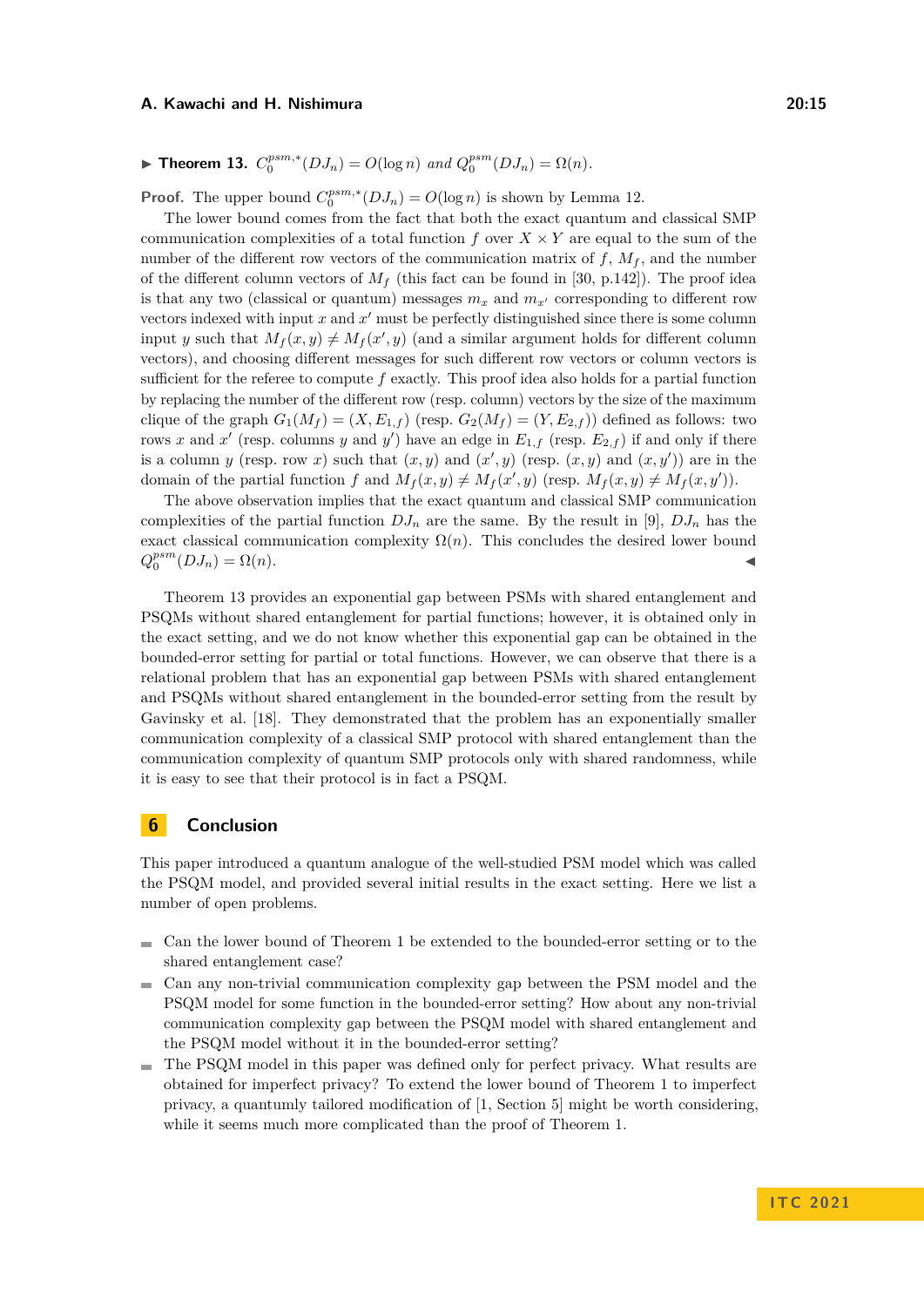#### **References**

- <span id="page-15-7"></span>**1** Benny Applebaum, Thomas Holenstein, Manoj Mishra, and Ofer Shayevitz. The communication complexity of private simultaneous messages, revisited. *Journal of Cryptology*, 33(3):916–953, 2020. [doi:10.1007/s00145-019-09334-y](https://doi.org/10.1007/s00145-019-09334-y).
- <span id="page-15-13"></span>**2** Marshall Ball, Justin Holmgren, Yuval Ishai, Tianren Liu, and Tal Malkin. On the complexity of decomposable randomized encodings, or: how friendly can a garbling-friendly PRF be? In *Proceedings of the 11th Innovations in Theoretical Computer Science Conference (ITCS 2020)*, pages 86:1–86:22, 2020. [doi:10.4230/LIPIcs.ITCS.2020.86](https://doi.org/10.4230/LIPIcs.ITCS.2020.86).
- <span id="page-15-9"></span>**3** Ziv Bar-Yossef, T. S. Jayram, and Iordanis Kerenidis. Exponential separation of quantum and classical one-way communication complexity. *SIAM Journal on Computing*, 38(1):366–384, 2008. [doi:10.1137/060651835](https://doi.org/10.1137/060651835).
- <span id="page-15-5"></span>**4** Amos Beimel, Yuval Ishai, Ranjit Kumaresan, and Eyal Kushilevitz. On the cryptographic complexity of the worst functions. In *Proceedings of the 11th IACR Theory of Cryptography Conference (TCC 2014)*, pages 317–342, 2014. [doi:10.1007/978-3-642-54242-8\\_14](https://doi.org/10.1007/978-3-642-54242-8_14).
- <span id="page-15-6"></span>**5** Amos Beimel, Eyal Kushilevitz, and Pnina Nissim. The complexity of multiparty PSM protocols and related models. In *Advances in Cryptology - EUROCRYPT 2018 - 37th Annual International Conference on the Theory and Applications of Cryptographic Techniques, Part II*, pages 287–318, 2018. [doi:10.1007/978-3-319-78375-8\\_10](https://doi.org/10.1007/978-3-319-78375-8_10).
- <span id="page-15-14"></span>**6** Zvika Brakerski and Henry Yuen. Quantum garbled circuits. arXiv:2006.01085, 2020. URL: <https://arxiv.org/abs/2006.01085>.
- <span id="page-15-15"></span>**7** Gilles Brassard, Richard Cleve, and Alain Tapp. Cost of exactly simulating quantum entanglement with classical communication. *Physical Review Letters*, 83:1874–1877, 1999. [doi:10.1103/PhysRevLett.83.1874](https://doi.org/10.1103/PhysRevLett.83.1874).
- <span id="page-15-1"></span>**8** Harry Buhrman, Richard Cleve, John Watrous, and Ronald de Wolf. Quantum fingerprinting. *Physical Review Letters*, 87:167902 (4pages), 2001. [doi:10.1103/PhysRevLett.87.167902](https://doi.org/10.1103/PhysRevLett.87.167902).
- <span id="page-15-0"></span>**9** Harry Buhrman, Richard Cleve, and Avi Wigderson. Quantum vs. classical communication and computation. In *Proceedings of the 30th annual ACM Symposium on Theory of Computing (STOC 1998)*, pages 63–68, 1998. [doi:10.1145/276698.276713](https://doi.org/10.1145/276698.276713).
- <span id="page-15-11"></span>**10** Claude Crépeau, Daniel Gottesman, and Adam Smith. Secure multi-party quantum computation. In *Proceedings of the 34th Annual Symposium on Theory of Computing (STOC 2002)*, pages 643–652, 2002. [doi:10.1145/509907.510000](https://doi.org/10.1145/509907.510000).
- <span id="page-15-3"></span>**11** Ivan Damgård, Kasper Green Larsen, and Jesper Buus Nielsen. Communication lower bounds for statistically secure MPC, with or without preprocessing. In *Proceedings of the 39th Annual International Cryptology Conference (CRYPTO 2019) Part II*, pages 61–84, 2019. [doi:10.1007/978-3-030-26951-7\\_3](https://doi.org/10.1007/978-3-030-26951-7_3).
- <span id="page-15-2"></span>**12** Deepesh Data, Manoj M. Prabhakaran, and Vinod M. Prabhakaran. Communication and randomness lower bounds for secure computation. *IEEE Transactions on Information Theory*, 62(7):3901–3929, 2016. [doi:10.1109/TIT.2016.2568207](https://doi.org/10.1109/TIT.2016.2568207).
- <span id="page-15-12"></span>**13** Yfke Dulek, Alex B. Grilo, Stacey Jeffery, Christian Majenz, and Christian Schaffner. Secure multi-party quantum computation with a dishonest majority. In *Proceedings of the 39th Annual International Conference on the Theory and Applications of Cryptographic Techniques (EUROCRYPT 2020) Part III*, pages 729–758, 2020. [doi:10.1007/978-3-030-45727-3\\_25](https://doi.org/10.1007/978-3-030-45727-3_25).
- <span id="page-15-4"></span>**14** Uriel Feige, Joe Kilian, and Moni Naor. A minimal model for secure computation (extended abstract). In *Proceedings of the 26th Annual ACM Symposium on Theory of Computing (STOC 1994)*, pages 554–563, 1994. [doi:10.1145/195058.195408](https://doi.org/10.1145/195058.195408).
- <span id="page-15-10"></span>**15** Dmitry Gavinsky. Quantum versus classical simultaneity in communication complexity. *IEEE Transactions on Information Theory*, 65(10):6466–6483, 2019. [doi:10.1109/TIT.2019.](https://doi.org/10.1109/TIT.2019.2918453) [2918453](https://doi.org/10.1109/TIT.2019.2918453).
- <span id="page-15-8"></span>**16** Dmitry Gavinsky. Bare quantum simultaneity versus classical interactivity in communication complexity. In *Proceedings of the 52nd Annual ACM Symposium on Theory of Computing (STOC 2020)*, pages 401–411, 2020. [doi:10.1145/3357713.3384243](https://doi.org/10.1145/3357713.3384243).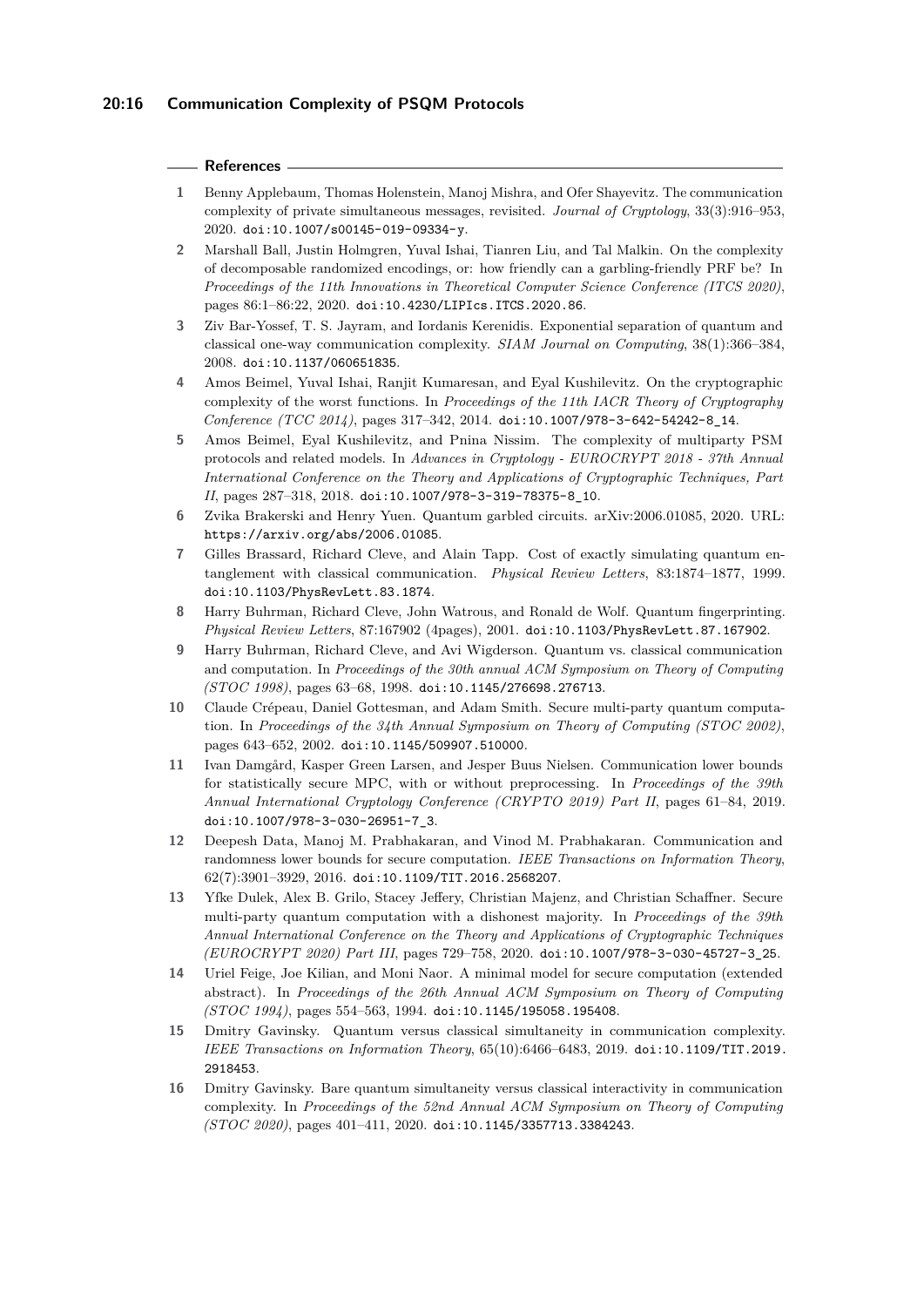- <span id="page-16-9"></span>**17** Dmitry Gavinsky and Tsuyoshi Ito. Quantum fingerprints that keep secrets. *Quantum Information and Computation*, 13(7-8):583–606, 2013. [doi:10.26421/QIC13.7-8-3](https://doi.org/10.26421/QIC13.7-8-3).
- <span id="page-16-4"></span>**18** Dmitry Gavinsky, Julia Kempe, Oded Regev, and Ronald de Wolf. Bounded-error quantum state identification and exponential separations in communication complexity. *SIAM Journal on Computing*, 39(1):1–24, 2009. [doi:10.1137/060665798](https://doi.org/10.1137/060665798).
- <span id="page-16-11"></span>**19** Masahito Hayashi, Satoshi Ishizuka, Akinori Kawachi, Gen Kimura, and Tomohiro Ogawa. *Introduction to Quantum Information Science*. Springer, 2015. [doi:10.1007/](https://doi.org/10.1007/978-3-662-43502-1) [978-3-662-43502-1](https://doi.org/10.1007/978-3-662-43502-1).
- <span id="page-16-5"></span>**20** Rolf T. Horn, A. J. Scott, Jonathan Walgate, Richard Cleve, A. I. Lvovsky, and Barry C. Sanders. Classical and quantum fingerprinting with shared randomness and one-sided error. *Quantum Information and Computation*, 5(3):258–271, 2005. [doi:10.26421/QIC5.3-6](https://doi.org/10.26421/QIC5.3-6).
- <span id="page-16-3"></span>**21** Yuval Ishai and Eyal Kushilevitz. Private simultaneous messages protocol with applications. In *Proceedings of the 5th Israel Symposium on Theory of Computing and Systems (ISTCS 1997)*, pages 174–183, 1997. [doi:10.1109/ISTCS.1997.595170](https://doi.org/10.1109/ISTCS.1997.595170).
- <span id="page-16-6"></span>**22** Roy Kasher and Julia Kempe. Two-source extractors secure against quantum adversaries. *Theory of Computing*, 8:461–486, 2012. [doi:10.4086/toc.2012.v008a021](https://doi.org/10.4086/toc.2012.v008a021).
- <span id="page-16-8"></span>**23** Hartmut Klauck. Quantum and approximate privacy. *Theory of Computing Systems*, 37(1):221– 246, 2004. [doi:10.1007/s00224-003-1113-7](https://doi.org/10.1007/s00224-003-1113-7).
- <span id="page-16-14"></span>**24** Hartmut Klauck. One-way communication complexity and the Nečiporuk lower bound on formula size. *SIAM Journal on Computing*, 37(2):552–583, 2007. [doi:10.1137/](https://doi.org/10.1137/S009753970140004X) [S009753970140004X](https://doi.org/10.1137/S009753970140004X).
- <span id="page-16-1"></span>**25** Eyal Kushilevitz and Noam Nisan. *Communication Complexity*. Cambridge University Press, 1997. [doi:10.1017/CBO9780511574948](https://doi.org/10.1017/CBO9780511574948).
- <span id="page-16-10"></span>**26** Tomoyuki Morimae. Quantum randomized encoding, verification of quantum computing, no-cloning, and blind quantum computing. arXiv:2011.03141, 2020. URL: [https://arxiv.](https://arxiv.org/abs/2011.03141) [org/abs/2011.03141](https://arxiv.org/abs/2011.03141).
- <span id="page-16-12"></span>**27** Michael A. Nielsen and Isaac L. Chuang. *Quantum Computation and Quantum Information*. Cambridge University Press, 2000.
- <span id="page-16-2"></span>**28** Ran Raz. Exponential separation of quantum and classical communication complexity. In *Proceedings of the 31st Annual ACM Symposium on Theory of Computing (STOC 1999)*, pages 358–367, 1999. [doi:10.1145/301250.301343](https://doi.org/10.1145/301250.301343).
- <span id="page-16-7"></span>**29** Dominique Unruh. Universally composable quantum multi-party computation. In *Proceedings of 29th Annual International Conference on the Theory and Applications of Cryptographic Techniques (EUROCRYPT 2010)*, pages 486–505, 2010. [doi:10.1007/978-3-642-13190-5\\_25](https://doi.org/10.1007/978-3-642-13190-5_25).
- <span id="page-16-15"></span>**30** Ronald de Wolf. *Quantum Computing and Communication Complexity*. PhD thesis, University of Amsterdam, 2001. URL: [https://dare.uva.nl/search?identifier=](https://dare.uva.nl/search?identifier=480e76ad-11b7-4226-9c54-6b39c51e6f37) [480e76ad-11b7-4226-9c54-6b39c51e6f37](https://dare.uva.nl/search?identifier=480e76ad-11b7-4226-9c54-6b39c51e6f37).
- <span id="page-16-0"></span>**31** Andrew C.-C. Yao. Some complexity questions related to distributive computing (preliminary report). In *Proceedings of the 11th Annual ACM Symposium on Theory of Computing (STOC 1979)*, pages 209–213, 1979. [doi:10.1145/800135.804414](https://doi.org/10.1145/800135.804414).

## <span id="page-16-13"></span>**A Proofs of Claim [7,](#page-6-0) Claim [8,](#page-7-3) and Lemma [9](#page-7-0)**

In this appendix, we give the detailed proofs of the technical claims and lemma used in the proof of Lemma [5.](#page-5-0)

Proof of Claim [7.](#page-6-0) For any two quantum states  $\rho$ ,  $\sigma$ , the condition  $\rho \sigma = 0$  is necessary (and sufficient) for perfect discrimination of the two states (see, e.g., Proposition 5.13 in [\[19\]](#page-16-11)). Since the referee *R* perfectly discriminates  $\rho(x_1, x_2)$  and  $\rho(x'_1, x'_2)$  for which  $F_n(x_1, x_2) \neq F_n(x'_1, x'_2)$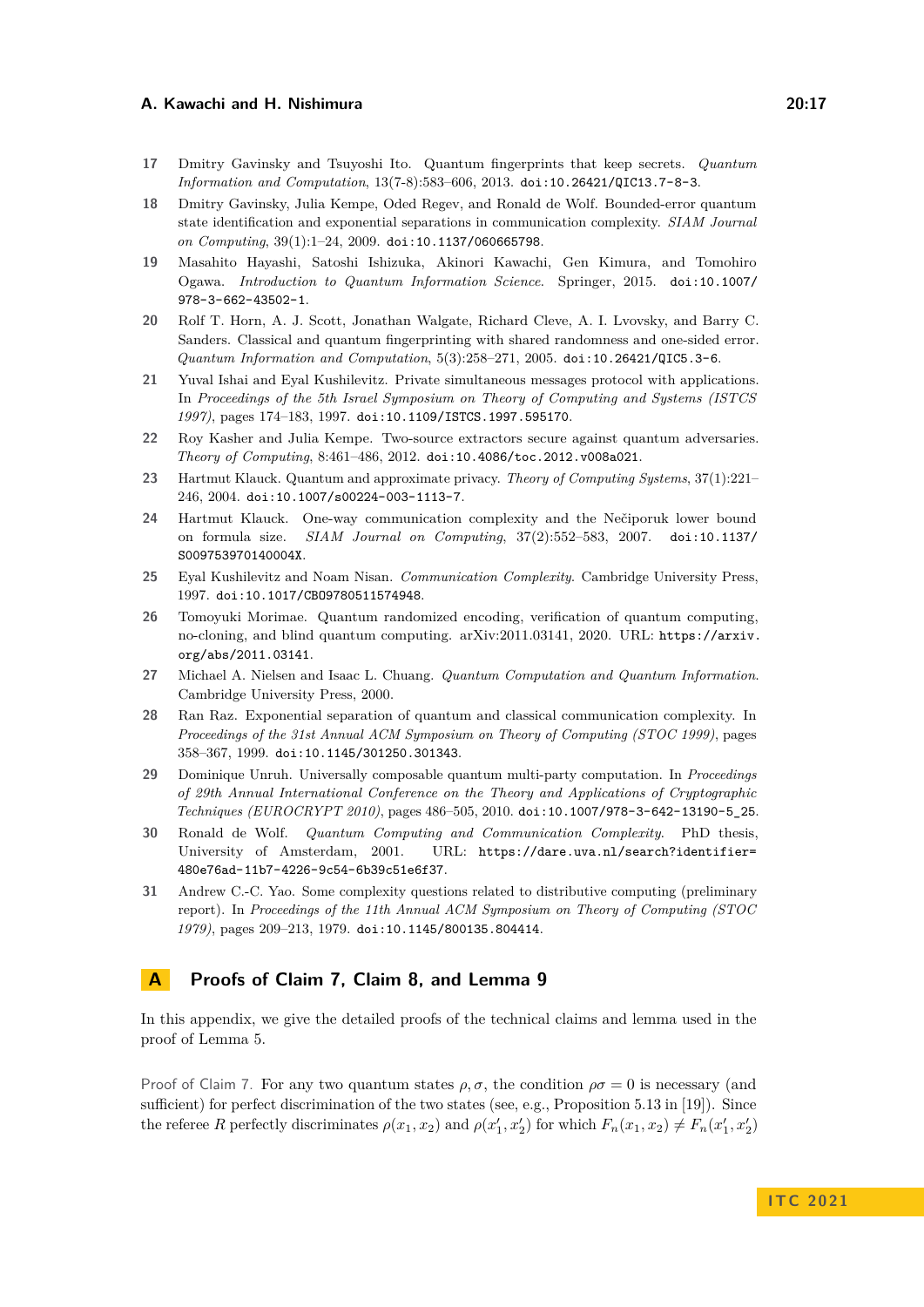## **20:18 Communication Complexity of PSQM Protocols**

from the correctness, it must hold that  $\rho(x_1, x_2)\rho(x_1', x_2') = 0$ . Then, we have

$$
\begin{aligned} &\text{tr}\sum_{(x_1,x_2)\neq (x_1',x_2')}\mu(x_1,x_2)\rho(x_1,x_2)\mu(x_1',x_2')\rho(x_1',x_2')\\ &=\sum_y\text{tr}\sum_{(x_1,x_2)\neq (x_1',x_2')\atop F_n(x_1,x_2)=F_n(x_1',x_2')=y}\mu(x_1,x_2)\rho(x_1,x_2)\mu(x_1',x_2')\rho(x_1',x_2'). \end{aligned}
$$

From the privacy, there exists a quantum state  $\rho_y$  for each *y* such that  $\rho_y = \rho(x_1, x_2)$  for every  $(x_1, x_2)$  for which  $F_n(x_1, x_2) = y$ . Therefore,

$$
\sum_{y} \text{tr} \sum_{(x_1,x_2)\neq (x_1',x_2') \atop F_n(x_1,x_2)=F_n(x_1',x_2')=y} \mu(x_1,x_2)\rho(x_1,x_2)\rho(x_1',x_2')\rho(x_1',x_2')
$$
\n
$$
= \sum_{y} \text{tr}\rho_y^2 \sum_{(x_1,x_2)\neq (x_1',x_2')=y} \mu(x_1,x_2)\mu(x_1',x_2')
$$
\n
$$
= \sum_{(x_1,x_2)\neq (x_1',x_2')=F_n(x_1',x_2')=y} \mu(x_1,x_2)\mu(x_1',x_2')
$$
\n
$$
= \sum_{y} \frac{F_n(x_1,x_2)=F_n(x_1',x_2')=y} \mu(x_1,x_2)\mu(x_1',x_2')}{\sum_{F_n(x_1,x_2)=F_n(x_1',x_2')=y} \mu(x_1,x_2)\mu(x_1',x_2')} \text{tr}\rho_y^2 \sum_{F_n(x_1,x_2)=F_n(x_1',x_2')=y} \mu(x_1,x_2)\mu(x_1',x_2')
$$
\n
$$
= \sum_{y} \Pr\left[\left(X_1,X_2\right)\neq \left(X_1',X_2'\right) \mid F_n(X_1,X_2)=F_n(X_1',X_2')=y\right] \text{tr}\rho_y^2
$$
\n
$$
\times \sum_{F_n(x_1,x_2)=F_n(x_1',x_2')=y} \mu(x_1,x_2)\mu(x_1',x_2')
$$
\n
$$
= \beta(\mu) \sum_{y} \text{tr}\rho_y^2 \sum_{F_n(x_1,x_2)=F_n(x_1',x_2')=y} \mu(x_1,x_2)\mu(x_1',x_2')\rho(x_1',x_2').
$$
\n
$$
= \beta(\mu) \text{tr} \sum_{x_1,x_2,x_1',x_2'} \mu(x_1,x_2)\rho(x_1,x_2)\mu(x_1',x_2')\rho(x_1',x_2').
$$

Proof of Claim [8.](#page-7-3) From the privacy, there exists  $\rho_y$  such that  $\rho_y = \rho(x_1, x_2)$  for every  $y \in \{0,1\}$  and every  $(x_1, x_2)$  for which  $F_n(x_1, x_2) = y$ . From the correctness and the necessary condition of the perfect quantum state discrimination,  $\rho_0 \rho_1 = 0$  must hold. From the spectral decomposition we have  $\rho_y = \sum_i \lambda_{y,i} |\phi_{y,i}\rangle \langle \phi_{y,i}|$  for some orthonormal basis  $\{\ket{\phi_{y,i}}\}_i$  ( $\lambda_{y,i} > 0$ ). Then, we have  $\langle \phi_{0,i} | \phi_{1,j} \rangle = 0$  for every *i, j* since  $\rho_0 \rho_1 = 0$ . Therefore, we can assume  $R_0 = \sum_i |\phi_{0,i}\rangle \langle \phi_{0,i}|$  and  $R_1 = I - R_0$  without loss of generality. This  $R = \{R_y\}_{y \in \{0,1\}}$  is a PVM.

**Proof of Lemma [9.](#page-7-0)** We demonstrate that  $|\langle \psi_1(z; r') | \psi_1(z'; r') \rangle|^2 = 0$  for every distinct *z, z'* and every *r* ′ . Assuming this, we can decompose

$$
|\psi_1(x_1; r)\rangle = \sum_{z'} \alpha_{z'} |\psi_1(z'; r')\rangle + \alpha^{\perp} |\psi_1^{\perp}\rangle
$$

with orthonormal vectors  $\{|\psi_1(z';r')\rangle\}_z$  ∪  $\{|\psi_1^{\perp}\rangle\}$  for some coefficients  $\alpha_{z'}$  and  $\alpha^{\perp}$ . Then, it holds that

$$
\sum_{z \neq x_1} |\langle \psi_1(x_1; r) | \psi_1(z; r') \rangle|^2 = \sum_{z \neq x_1} \left| \sum_{z'} \alpha_{z'}^* \langle \psi_1(z'; r') | \psi_1(z; r') \rangle + \alpha^{\perp *} \langle \psi_1^{\perp} | \psi_1(z; r') \rangle \right|^2
$$
  
= 
$$
\sum_{z \neq x_1} |\alpha_z|^2 \leq 1.
$$